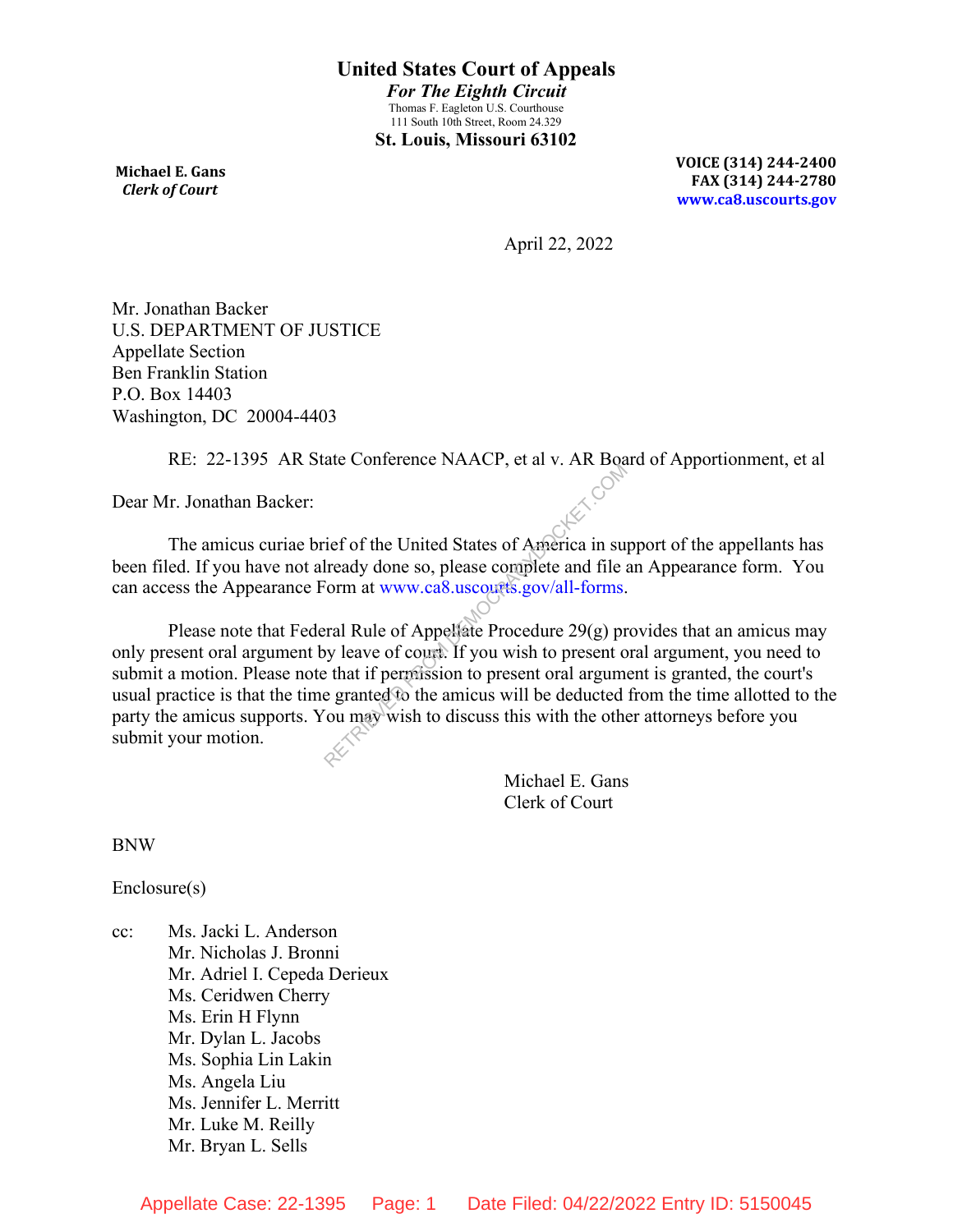Ms. Shannon S. Smith Mr. Asher Steinberg Mr. Neil Steiner Mr. Gary L. Sullivan Mr. Jonathan Topaz Mr. Matthew F. Williams

District Court/Agency Case Number(s): 4:21-cv-01239-LPR

RECTAIRD FROM DEMOCRACYDOCKET.COM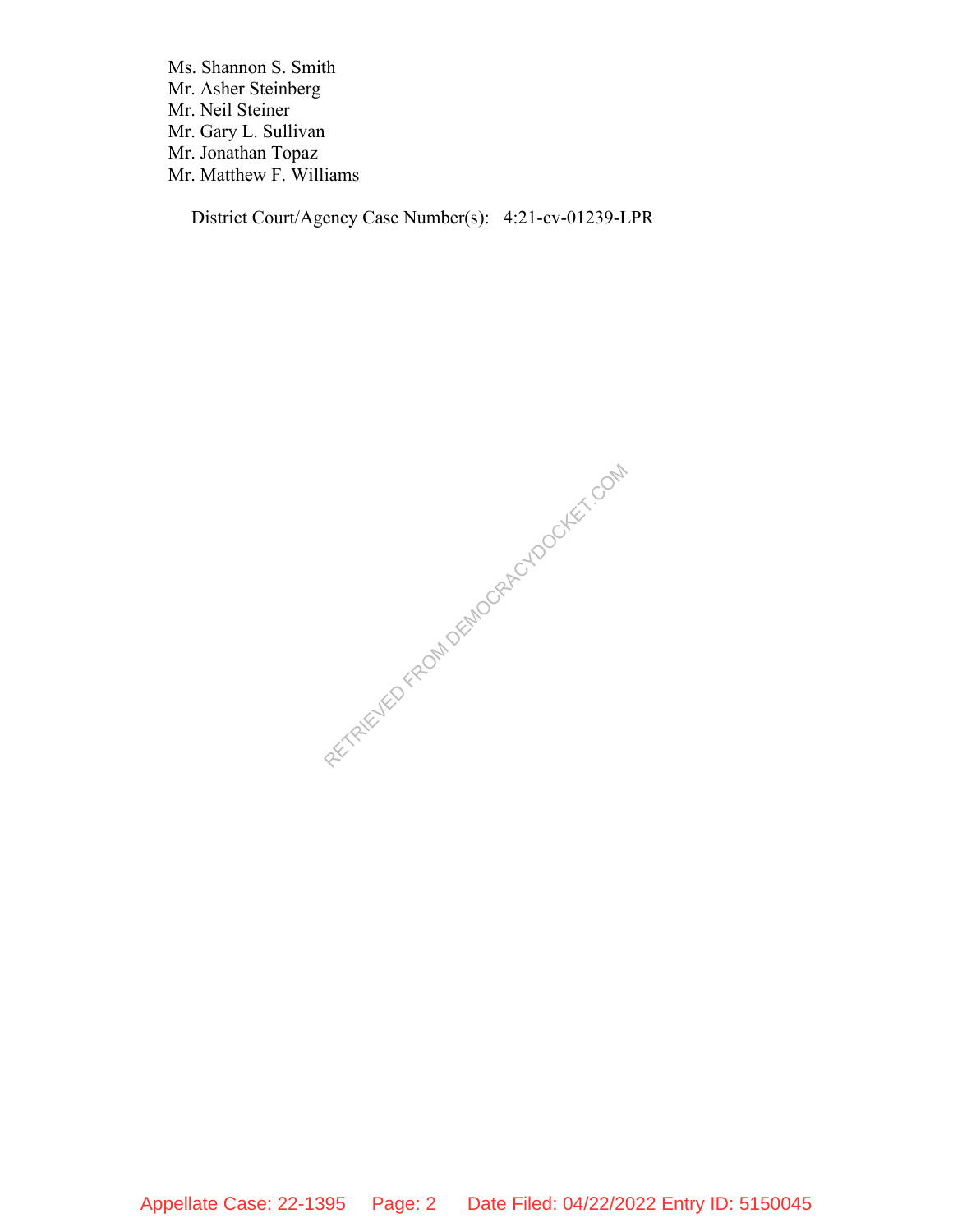No. 22-1395

## IN THE UNITED STATES COURT OF APPEALS FOR THE EIGHTH CIRCUIT

 $\mathcal{L}=\{1,2,3,4,5\}$ 

Ì

ARKANSAS STATE CONFERENCE NAACP, *et al.*,

Plaintiffs-Appellants

v.

## ARKANSAS BOARD OF APPORTIONMENT, *et al.*,

Defendants-Appellees

ON APPEAL FROM THE UNITED STATES DISTRICT COURT FOR THE EASTERN DISTRICT OF ARKANSAS ROM THE UNITED STATES DIS<br>
E EASTERN DISTRICTOF ARK<br>
TED STATES ASAMICUS CURI<br>
S-APPELLANTS AND URGING<br>
KRISTEN CL<br>
Assistant Att<br>
FRIN H FI V

 $\overline{\phantom{a}}$ 

 $\mathcal{L}=\{1,2,3,4,5\}$ 

BRIEF OF THE UNITED STATES AS AMICUS CURIAE IN SUPPORT OF PLAINTIFFS-APPELLANTS AND URGING REVERSAL

 $\bigcirc_{\mathcal{C}_{\mathcal{U}}}$ 

KRISTEN CLARKE Assistant Attorney General

ERIN H. FLYNN JONATHAN L. BACKER Attorneys Department of Justice Civil Rights Division Appellate Section Ben Franklin Station P.O. Box 14403 Washington, D.C. 20044-4403 (202) 532-3528 Jonathan.Backer@usdoj.gov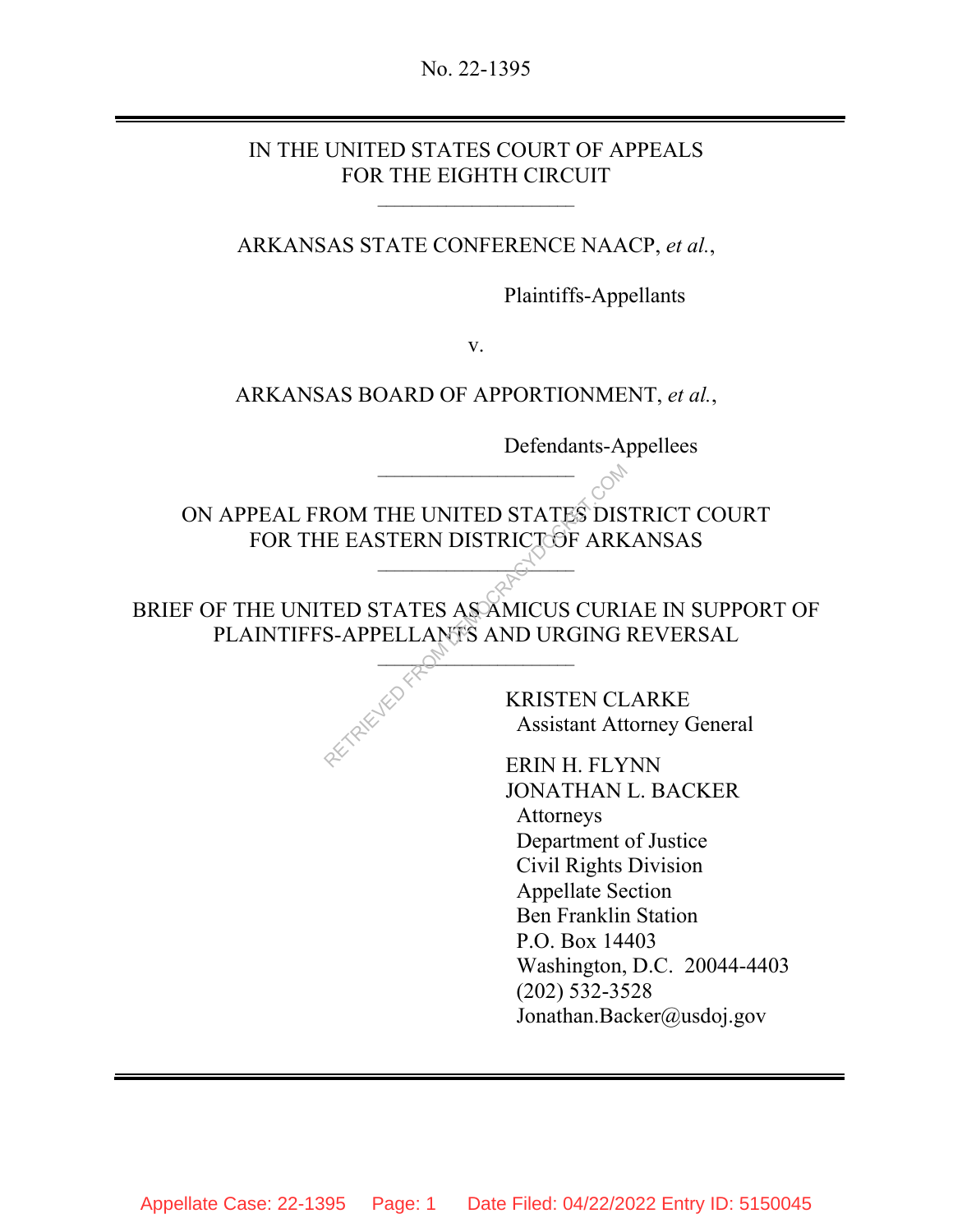# **TABLE OF CONTENTS**

|             |                                                                                                                                                   | <b>TABLE OF AUTHORITIES</b>                                                                                                                       |  |  |  |
|-------------|---------------------------------------------------------------------------------------------------------------------------------------------------|---------------------------------------------------------------------------------------------------------------------------------------------------|--|--|--|
|             |                                                                                                                                                   |                                                                                                                                                   |  |  |  |
|             |                                                                                                                                                   |                                                                                                                                                   |  |  |  |
|             |                                                                                                                                                   |                                                                                                                                                   |  |  |  |
| ARGUMENT    |                                                                                                                                                   |                                                                                                                                                   |  |  |  |
|             | THE DISTRICT COURT ERRED IN DISMISSING THIS CASE,<br>BOTH BECAUSE THE EXISTENCE OF A CAUSE OF ACTION<br>IS NOT JURISDICTIONAL AND BECAUSE PRIVATE |                                                                                                                                                   |  |  |  |
| $A$ .       |                                                                                                                                                   | The Existence Of A Cause Of Action Is Not Jurisdictional5                                                                                         |  |  |  |
| $B$ .       |                                                                                                                                                   | Supreme Court And Eighth Circuit Precedents That Congress<br>Has Ratified Establish That A Private Right Of Action Exists<br>To Enforce Section 2 |  |  |  |
|             | 1.                                                                                                                                                |                                                                                                                                                   |  |  |  |
|             | 2.                                                                                                                                                | Eighth Circuit And Other Lower-Court Precedent 10                                                                                                 |  |  |  |
|             | 3 <sub>1</sub>                                                                                                                                    |                                                                                                                                                   |  |  |  |
| $C_{\cdot}$ |                                                                                                                                                   | The VRA's Text Evinces Congress's Intent To Provide A                                                                                             |  |  |  |
|             | Ι.                                                                                                                                                |                                                                                                                                                   |  |  |  |
|             | 2.                                                                                                                                                | Congress Intended To Provide A Private Remedy To                                                                                                  |  |  |  |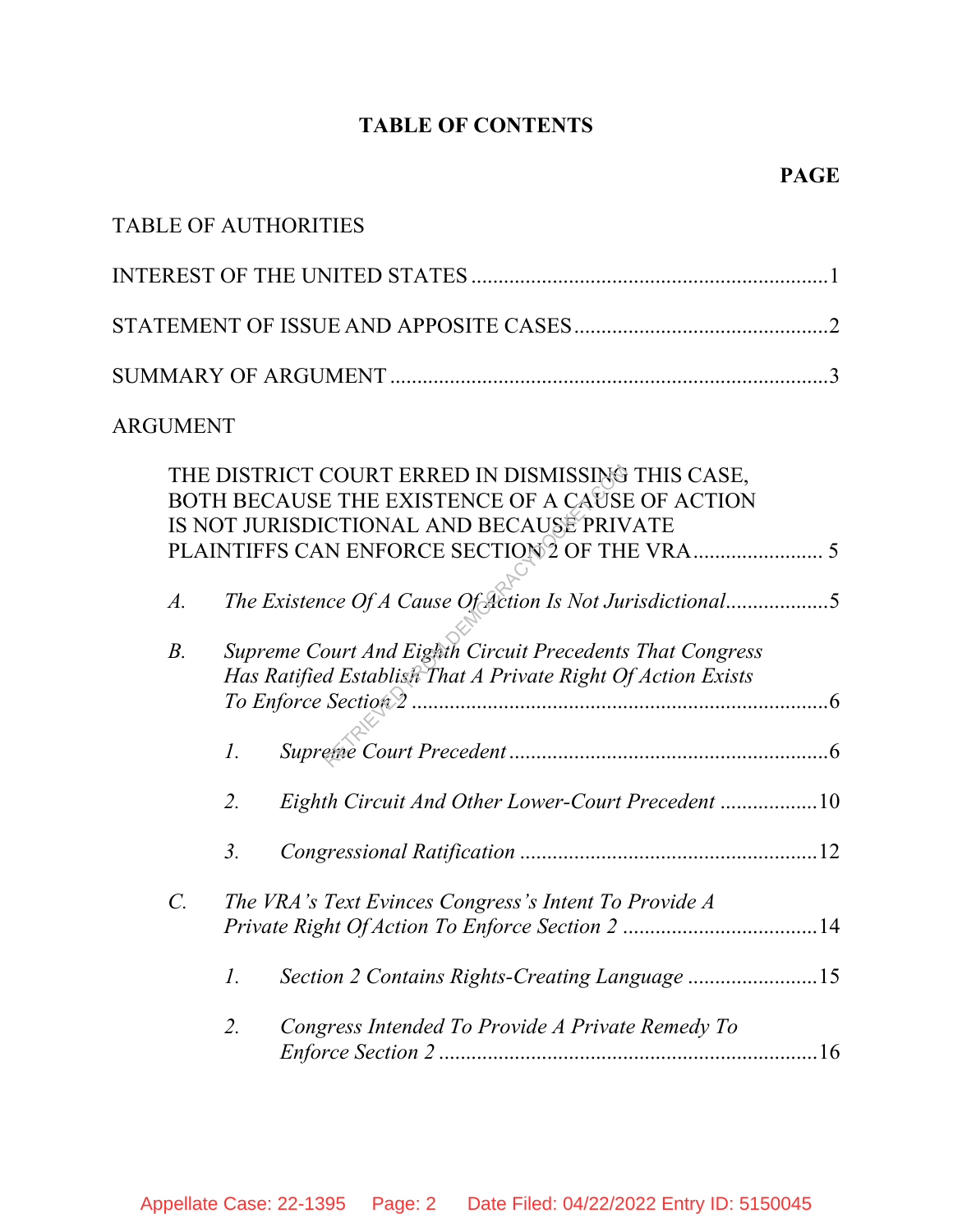# **TABLE OF CONTENTS (continued): PAGE**

|             | $\mathfrak{a}.$ | Section 2's Rights-Creating Language Is Critical<br>Evidence Of Congress's Intent To Provide A |     |
|-------------|-----------------|------------------------------------------------------------------------------------------------|-----|
|             | $b$ .           | <i>Voting Rights Typically Are Privately Enforced</i> 17                                       |     |
|             | $\mathcal{C}.$  | Several VRA Provisions Evince Congress's<br>Understanding That Section 2 Can Be Privately      |     |
| $D_{\cdot}$ |                 | In The Alternative, Private Plaintiffs Can Enforce The Rights                                  | .25 |
|             |                 |                                                                                                | .29 |
|             |                 |                                                                                                |     |
|             |                 |                                                                                                |     |
|             |                 | CERTIFICATE OF COMPLIANCE<br>CERTIFICATE OF SERVICE<br>CERTIFICATE OF SERVICE                  |     |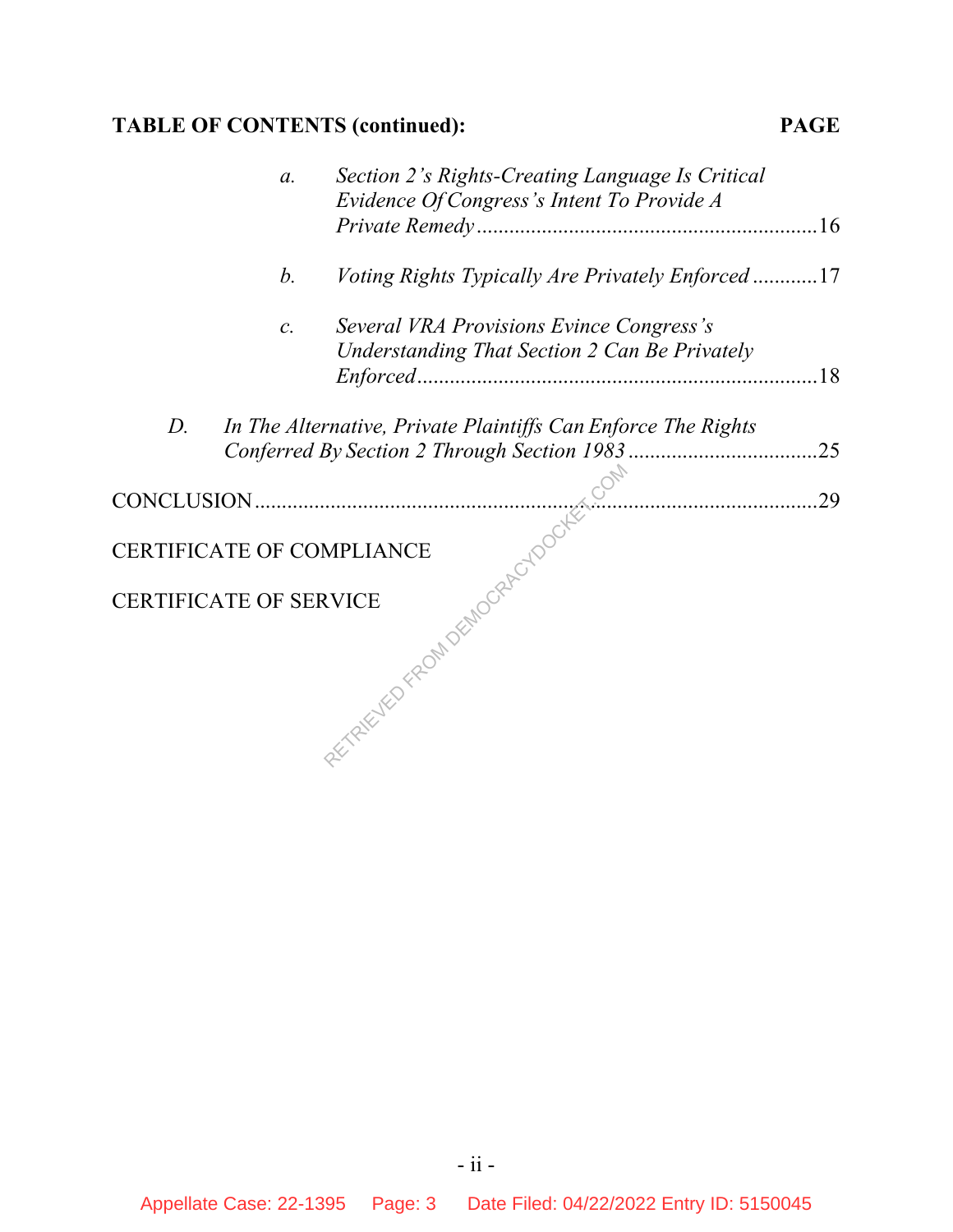# **TABLE OF AUTHORITIES**

| <b>CASES:</b><br><b>PAGE</b>                                                                |
|---------------------------------------------------------------------------------------------|
|                                                                                             |
|                                                                                             |
| Alpha Phi Alpha Fraternity Inc. v. Raffensperger, No. 1:21-CV-5337-SCJ,                     |
| Brnovich v. Democratic Nat'l Comm., 141 S. Ct. 2321 (2021)  8-9, 13                         |
| Buckhannon Bd. & Care Home, Inc. v. West Va. Dep't of Health &                              |
| Cannon v. University of Chi., 441 U.S. 667 (1979)                                           |
|                                                                                             |
|                                                                                             |
|                                                                                             |
| City of Rancho Palos Verdes v. Abrams, 544 U.S. 113 (2005) 26-27                            |
|                                                                                             |
| Donnell v. United States, 682 F.2d 240 (D.C. Cir. 1982),                                    |
| Georgia State Conf. of NAACP v. Georgia,                                                    |
|                                                                                             |
| In re Pre-Filled Propane Tank Antitrust Litig.,<br>860 F.3d 1059 (8th Cir. 2017) (en banc), |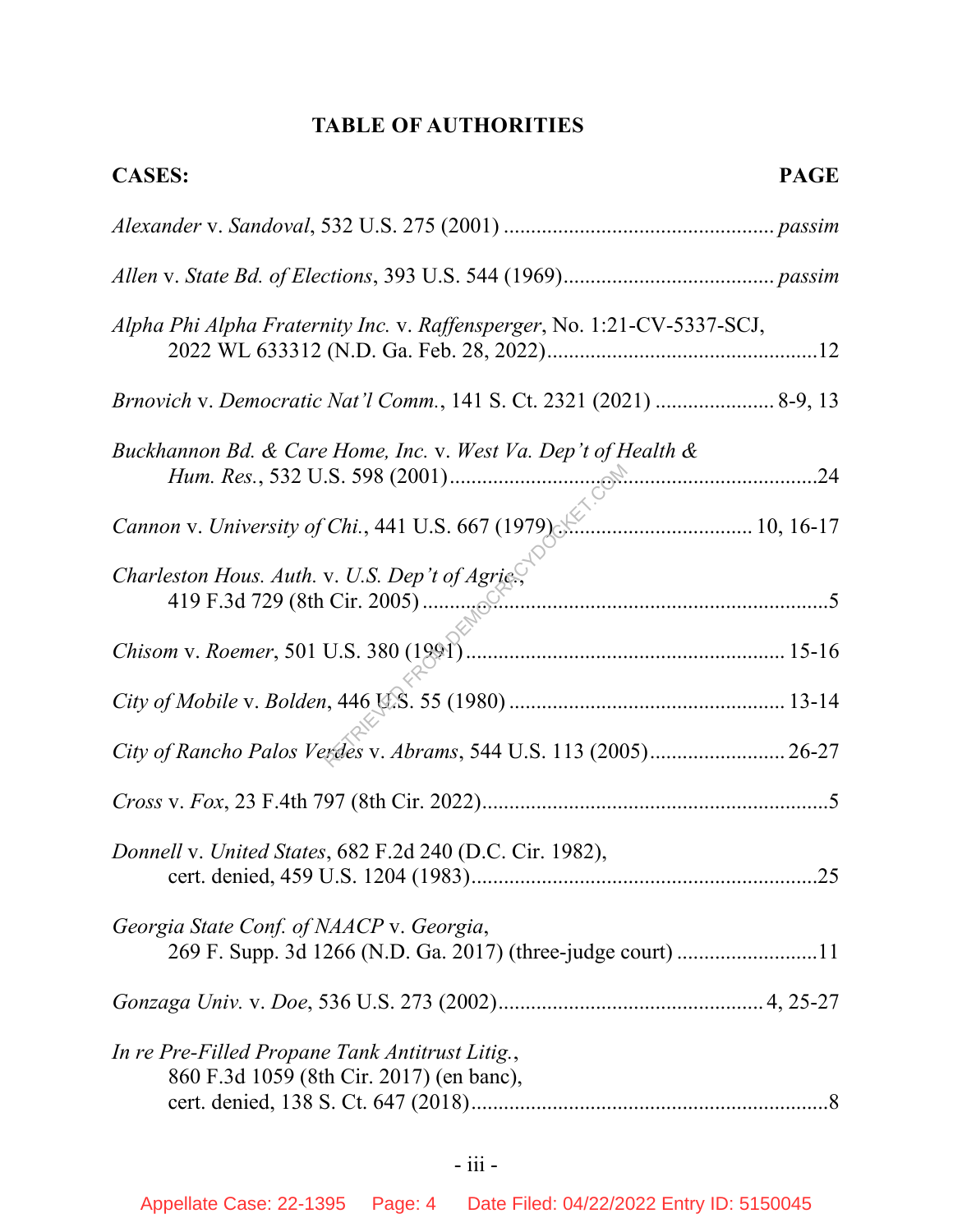# **CASES (continued): PAGE**

| League of Latin Am. Citizens v. Abbott,<br>No. EP-21-CV-00529-DCG-JES-JVB,<br>2021 WL 5762035 (W.D. Tex. Dec. 3, 2021) (three-judge court)11 |
|----------------------------------------------------------------------------------------------------------------------------------------------|
|                                                                                                                                              |
|                                                                                                                                              |
|                                                                                                                                              |
|                                                                                                                                              |
|                                                                                                                                              |
|                                                                                                                                              |
|                                                                                                                                              |
| Newman v. Piggie Park Enters., Inc., 390 U.S. 400 (1968) (per curiam)24                                                                      |
| Perry-Bey v. City of Norfolk, 678 & Supp. 2d 348 (E.D. Va. 2009)11                                                                           |
|                                                                                                                                              |
|                                                                                                                                              |
| Shelby Cnty. v. Lynch, 799 F.3d 1173 (D.C. Cir. 2015),<br>.25                                                                                |
| Singleton v. Merrill, No. 2:21-cv-1530-AMM,<br>2022 WL 265001 (N.D. Ala. Jan. 24, 2022) (three-judge court),                                 |
|                                                                                                                                              |
| Steel Co. v. Citizens for a Better Env't, 523 U.S. 83 (1998)3, 5                                                                             |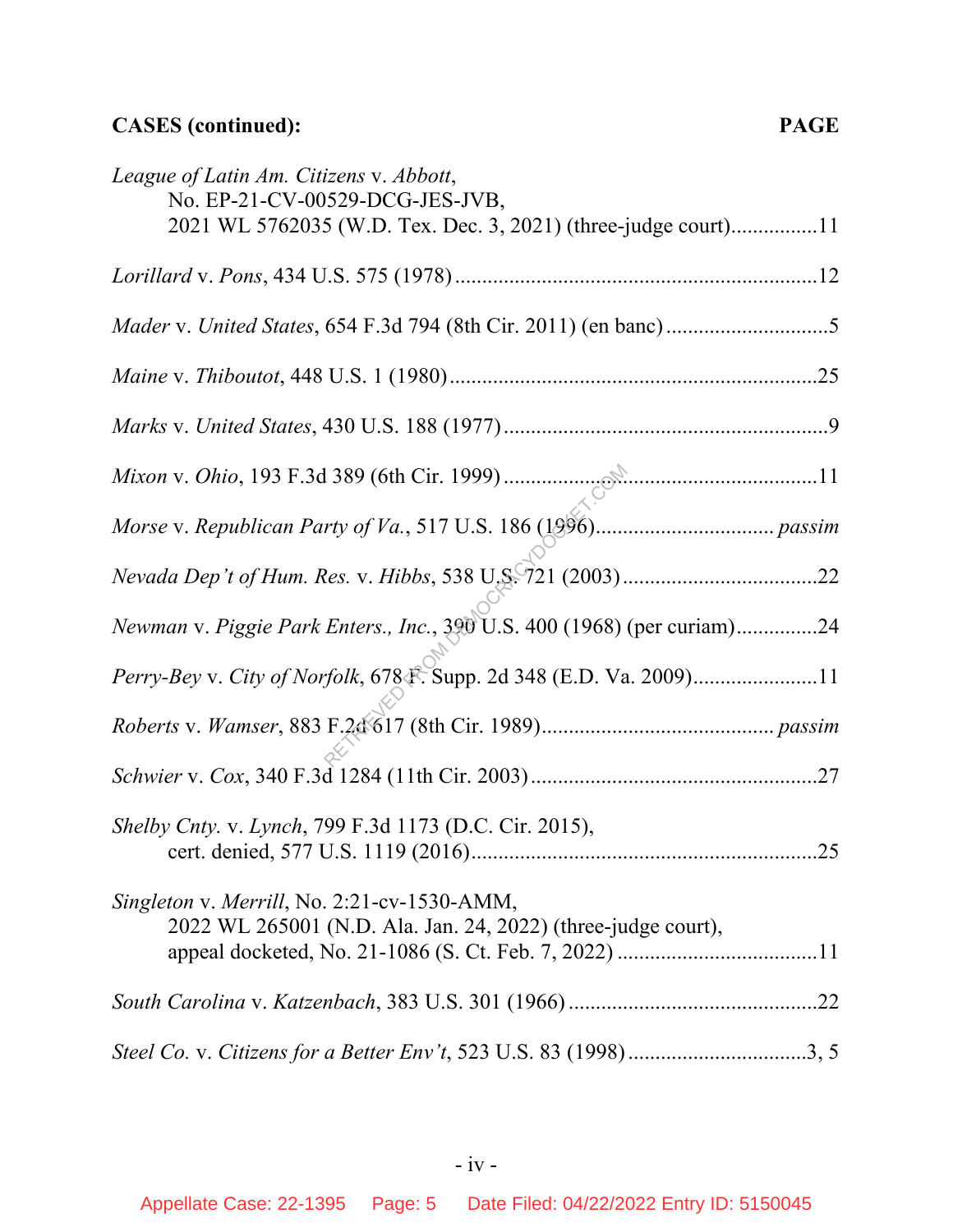# **CASES** (continued):

| Texas Dep't of Hous. & Cmty. Affs. v. Inclusive Cmtys. Project, Inc.,                                                         |  |
|-------------------------------------------------------------------------------------------------------------------------------|--|
|                                                                                                                               |  |
|                                                                                                                               |  |
|                                                                                                                               |  |
| <i>Washington v. Finlay</i> , 664 F.2d 913 (4th Cir. 1981),                                                                   |  |
|                                                                                                                               |  |
|                                                                                                                               |  |
|                                                                                                                               |  |
|                                                                                                                               |  |
| U.S. Const. Amend. XIV<br>U.S. Const. Amend. XV<br>22<br>TATUTES:<br>22<br>22<br>23<br>24<br>42 U.S.C. 2000a-3(b) (Tiple III) |  |
|                                                                                                                               |  |
| Voting Rights Act of 1965                                                                                                     |  |
|                                                                                                                               |  |
|                                                                                                                               |  |
|                                                                                                                               |  |
|                                                                                                                               |  |
|                                                                                                                               |  |
|                                                                                                                               |  |
|                                                                                                                               |  |
|                                                                                                                               |  |
|                                                                                                                               |  |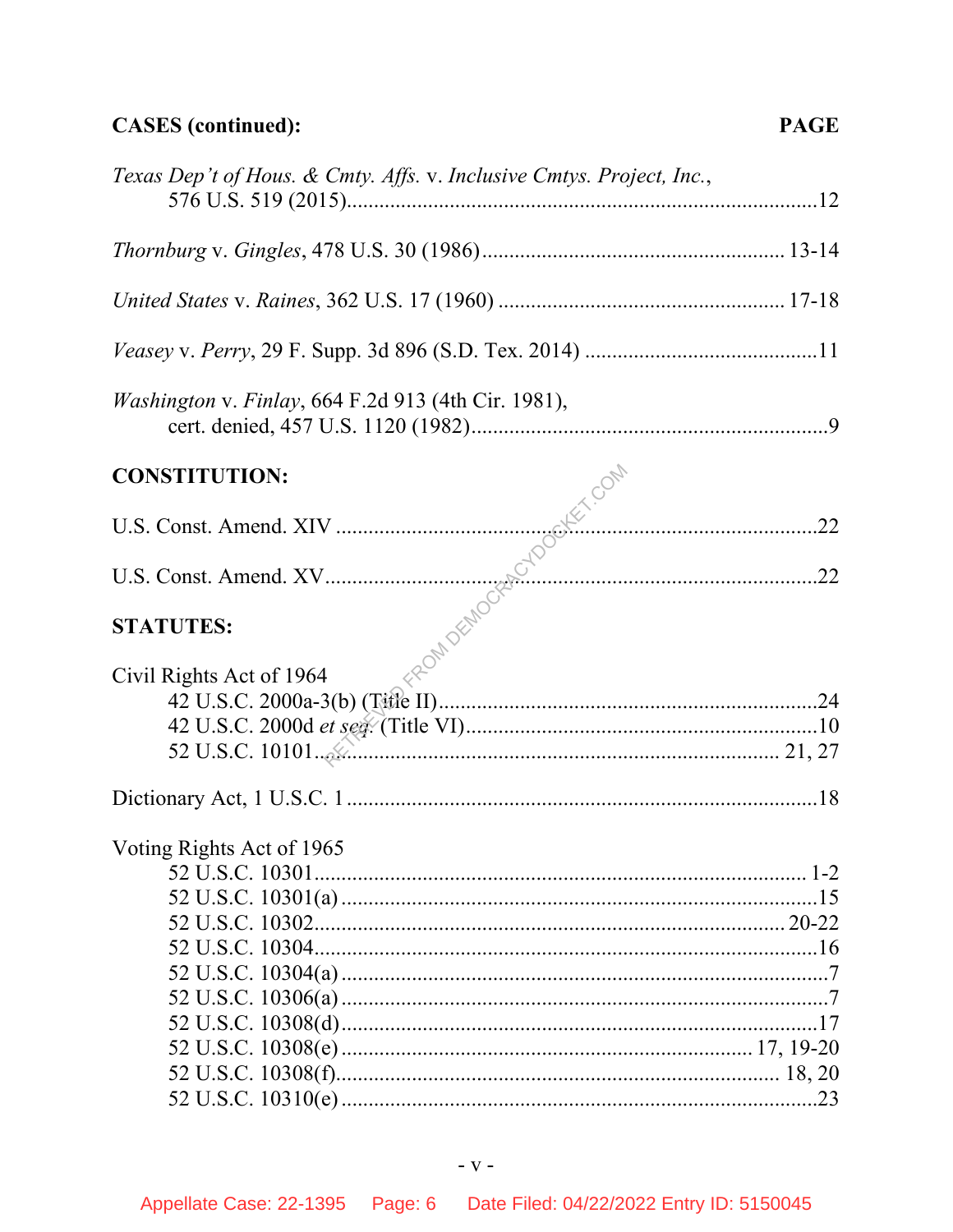| <b>RULE:</b>                                                                                                                                |  |
|---------------------------------------------------------------------------------------------------------------------------------------------|--|
|                                                                                                                                             |  |
| <b>MISCELLANEOUS:</b>                                                                                                                       |  |
|                                                                                                                                             |  |
| Ellen D. Katz et al., To Participate and Elect: Section 2 of the Voting<br>Rights Act, Univ. Mich. L. Sch. Voting Rights Initiative (2022), |  |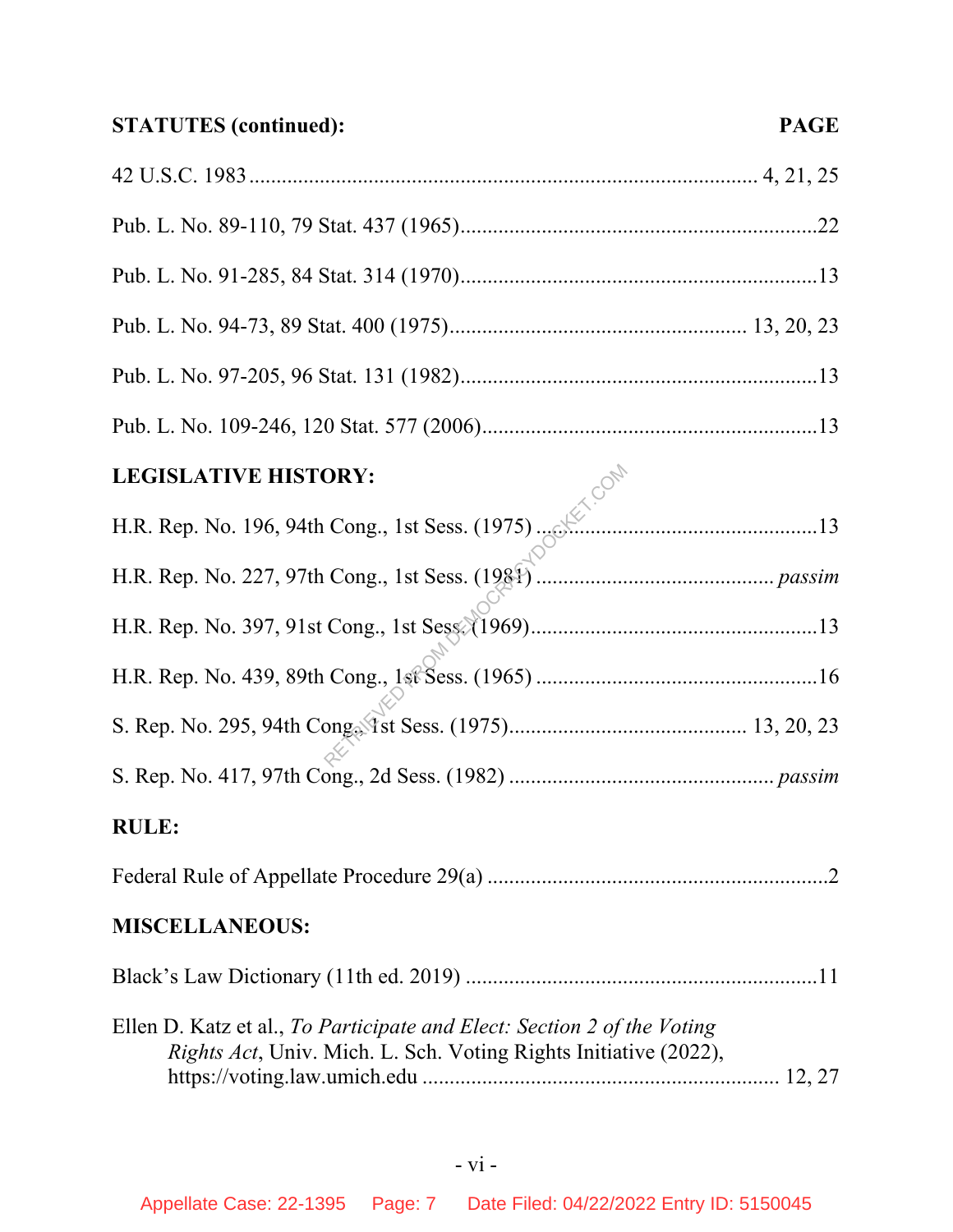### IN THE UNITED STATES COURT OF APPEALS FOR THE EIGHTH CIRCUIT

 $\mathcal{L}=\{1,2,3,4,5\}$ 

No. 22-1395

#### ARKANSAS STATE CONFERENCE NAACP, *et al.*,

Plaintiffs-Appellants

v.

ARKANSAS BOARD OF APPORTIONMENT, *et al.*,

Defendants-Appellees

ON APPEAL FROM THE UNITED STATES DISTRICT COURT FOR THE EASTERN DISTRICT OF ARKANSAS

 $-2^{\lambda}$ 

 $\mathcal{L}=\{1,2,3,4,5\}$ 

BRIEF OF THE UNITED STATES AS AMICUS CURIAE IN SUPPORT OF PLAINTIFFS-APPELLANTS AND URGING REVERSAL Defendants-A<br>
ROM THE UNITED STATES DIS<br>
E EASTERN DISTRICT OF ARK<br>
TED STATES AS AMICUS CURI<br>
S-APPELLANTS AND URGING<br>
TEREST OF THE UNITED STAT

\_\_\_\_\_\_\_\_\_\_\_\_\_\_\_\_\_\_\_\_\_\_\_

## **INTEREST OF THE UNITED STATES**

This case presents the important question whether private plaintiffs can enforce Section 2 of the Voting Rights Act (VRA), 52 U.S.C. 10301. In numerous cases, including before the Supreme Court, the United States has argued successfully that both private plaintiffs and the Attorney General can enforce the VRA. See U.S. Amicus Br. at 25-27 & n.15, *Morse* v. *Republican Party of Va.*, 517 U.S. 186 (1996) (No. 94-203); U.S. Amicus Br. at 8 n.7, *Allen* v. *State Bd. of Elections*, 393 U.S. 544 (1969) (Nos. 3, 25, 26, and 36). The United States also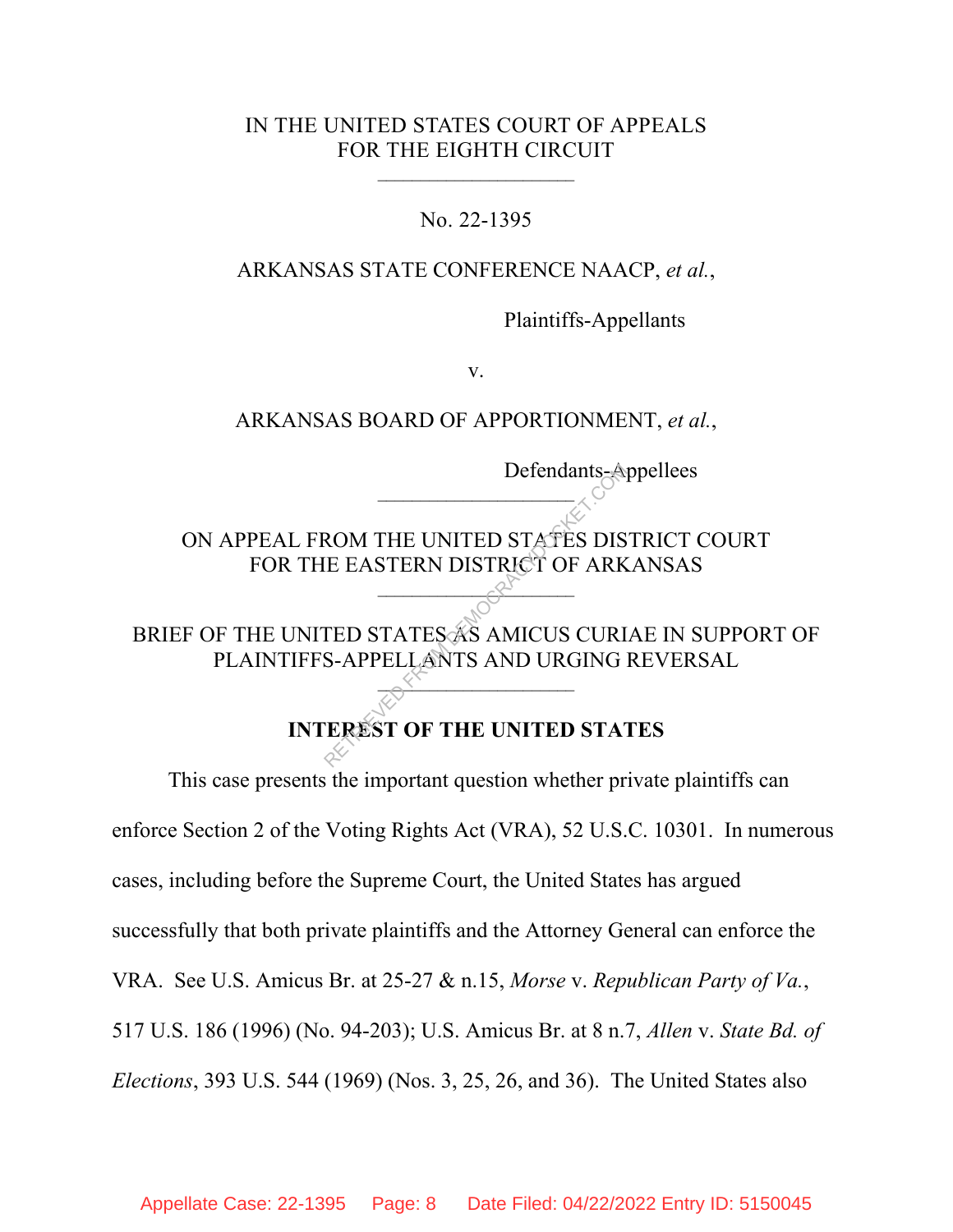filed a statement of interest below, reiterating this longstanding view. R.Doc. 71.<sup>1</sup> Given both the importance of this issue to the effective enforcement of the VRA and the major upheaval in voting-rights law that an affirmance of the district court's decision would produce, the United States has a substantial interest in the proper resolution of this appeal.

The United States files this brief under Federal Rule of Appellate Procedure 29(a).

#### **STATEMENT OF ISSUE AND APPOSITE CASES**

Following the 2020 decennial census, the Arkansas Board of Apportionment adopted a redistricting plan for the Arkansas House of Representatives and filed it with the Secretary of State. R.Doc. 1, at 3. When the plan took effect 30 days later, plaintiffs-appellants Arkansas State Conference NAACP and Arkansas Public Policy Panel filed suit, alleging that the new map has a discriminatory result in violation of Section 2 of the VRA, 52 U.S.C. 10301, because it dilutes the voting power of Black voters. R.Doc. 1, at 3, 9. Plaintiffs also requested that the district court preliminarily enjoin use of the map. R.Doc. 2. The court held a fiveday evidentiary hearing on plaintiffs' motion and, after stating that plaintiffs had "a RENT OF ISSUE AND APPOSIT<br>20 decennial census, the Arkansas H<br>lan for the Arkansas House of Repr<br>atte. R.Doc. 1, at 3. When the plan<br>ts Arkansas State Conference NAA<br>l suit, alleging that the new map ha

 $\overline{\phantom{a}}$  $^1$  "R.Doc.  $\phantom{1}$ , at  $\phantom{1}$  " refers to records on the district court docket by docket number and internal pagination. "Add. " refers to page numbers in the addendum filed with appellants' opening brief. "Tr., Vol. , " refers to the preliminary-injunction hearing transcript by volume and page number.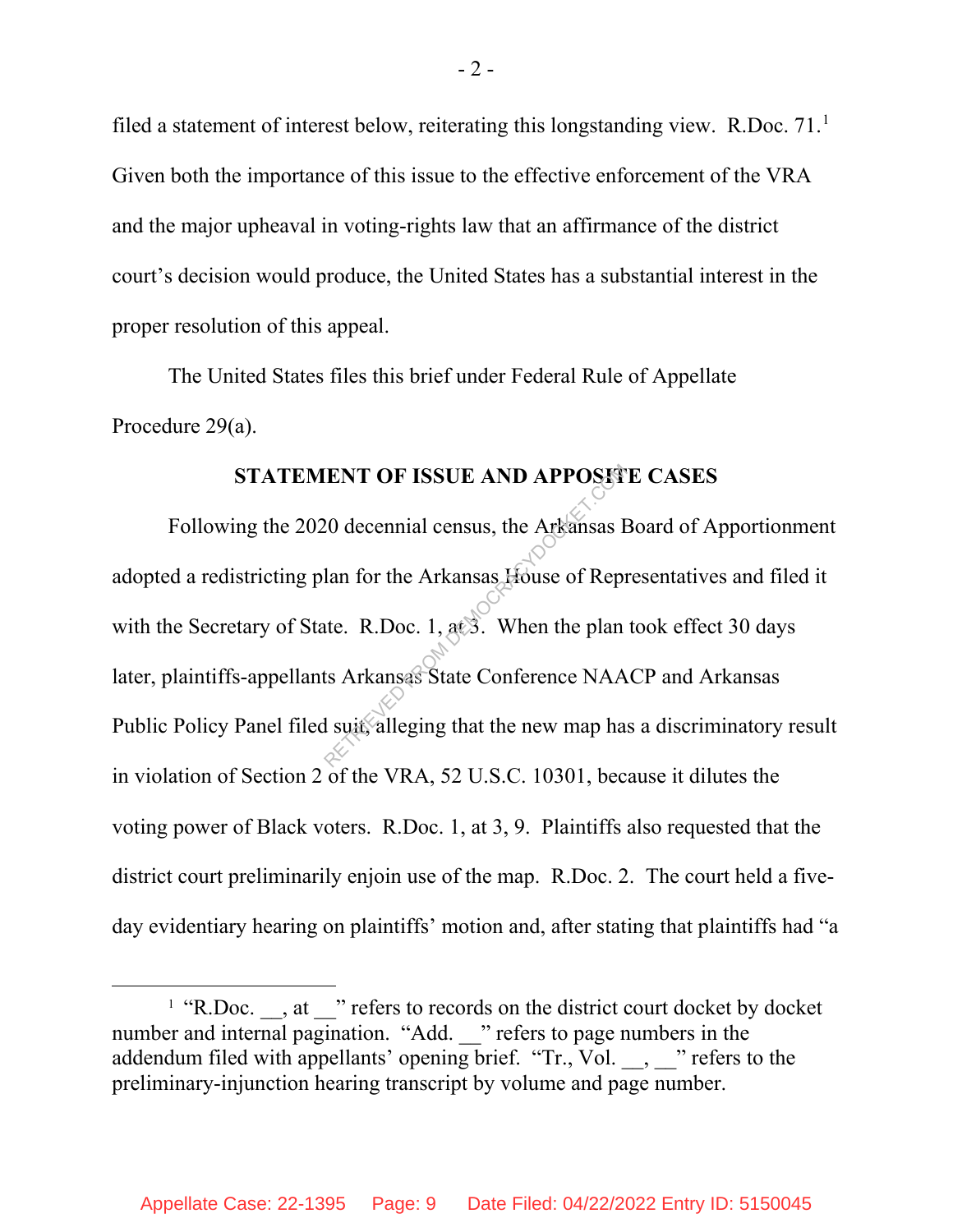strong merits case," dismissed their case on the ground that no private right of action exists to enforce Section 2 (an issue that the court raised *sua sponte*). Add. 3, 17; R.Doc. 102. This appeal raises the following question:

Whether the district court erred in treating as jurisdictional the existence of a cause of action and incorrectly concluded that private plaintiffs cannot enforce Section 2 of the VRA.

*Steel Co.* v. *Citizens for a Better Env't*, 523 U.S. 83 (1998) *Morse* v. *Republican Party of Va.*, 517 U.S. 186 (1996) *Allen* v. *State Bd. of Elections*, 393 U.S. 544 (1969) *Roberts* v. *Wamser*, 883 F.2d 617 (8th Cir. 1989) lican Party of Va., 517 U.S. 186 (1)<br>
d. of Elections, 393 U.S. 544 (1969)<br>
ser, 883 F.2d 617 (8th Cir. 1989)<br> **SUMMARY OF ARGUMENT**<br>
ntiffs' case, the district court (1) increases intriduced in the district court (1) inc

# **SUMMARY OF ARGUMENT**

In dismissing plaintiffs' case, the district court  $(1)$  incorrectly treated the existence of a cause of action as jurisdictional, and (2) incorrectly held that private plaintiffs cannot enforce Section 2 of the VRA. This Court should reverse the judgment and remand the case to the district court for further proceedings.

As an initial matter, the district court incorrectly applied Supreme Court and Eighth Circuit precedent by raising *sua sponte* whether Section 2 of the VRA is privately enforceable. That question is not jurisdictional, and the district court was wrong to dismiss plaintiffs' suit. In any event, Supreme Court and Eighth Circuit precedents—*Morse* v. *Republican Party of Virginia*, 517 U.S. 186 (1996), *Allen* v.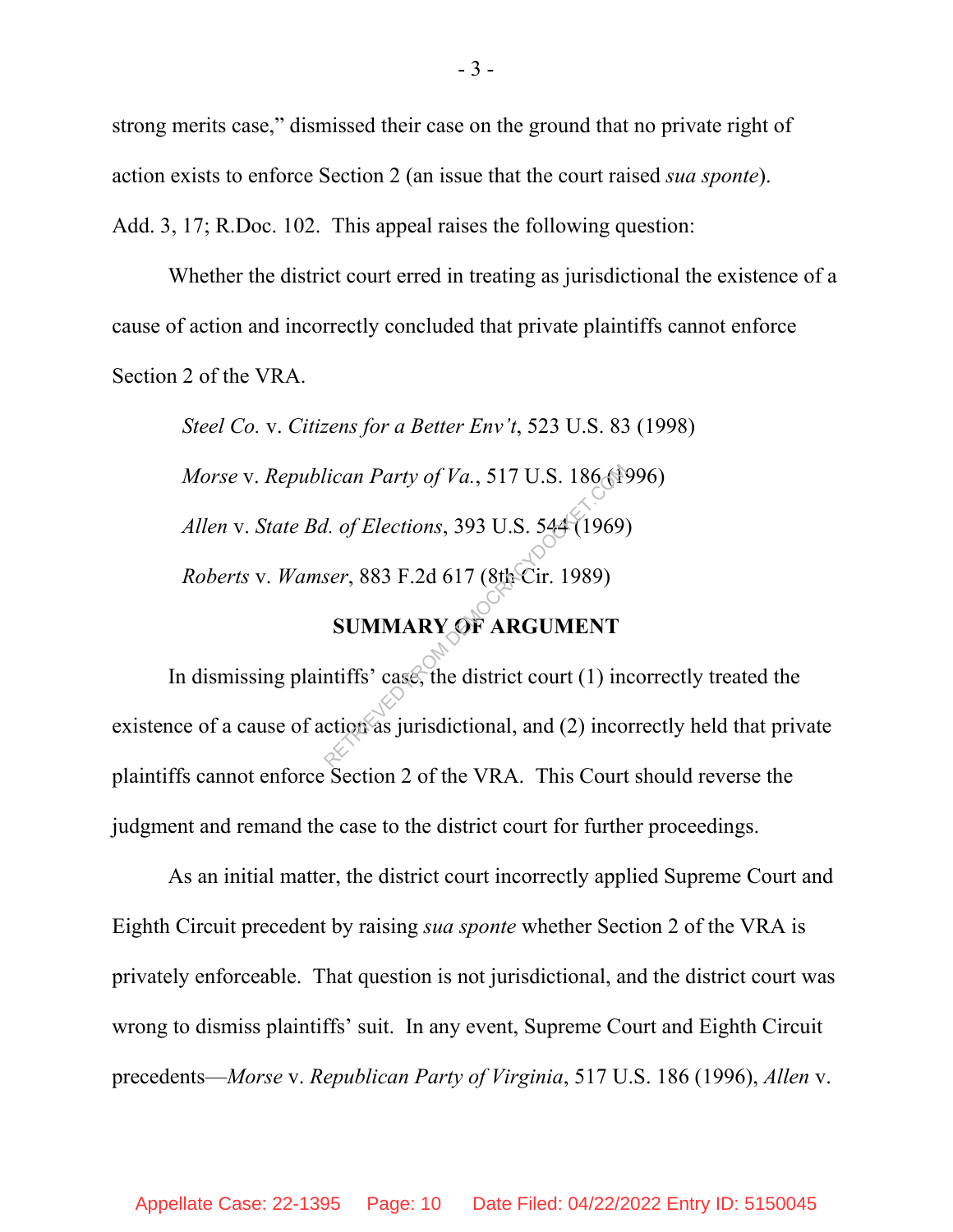*State Board of Elections*, 393 U.S. 544 (1969), and *Roberts* v. *Wamser*, 883 F.2d 617 (8th Cir. 1989)—establish that a private right of action exists to enforce Section 2. Those decisions are binding on this panel and have been ratified by Congress.

The framework set forth in *Alexander* v. *Sandoval*, 532 U.S. 275 (2001), reinforces the conclusion that Section 2 is enforceable through an implied private right of action. Section 2 indisputably contains rights-creating language, and Congress's intent to provide a private remedy to enforce the statute can be inferred from the personal nature of the rights that the VRA protects and from several other VRA provisions that evince Congress's understanding that Section 2 is privately enforceable. vide a private remedy to enforce the<br>
control of the rights that the VRA protects<br>
nce Congress's understanding that<br>
ress did not comtemplate a Section-<br>
and protectleless be enforceable und

But even if Congress did not comtemplate a Section-2 specific implied right of action, the statute would nevertheless be enforceable under 42 U.S.C. 1983 to redress violations of the statute committed by persons acting under color of state law. See *Gonzaga Univ.* v. *Doe*, 536 U.S. 273, 284 (2002).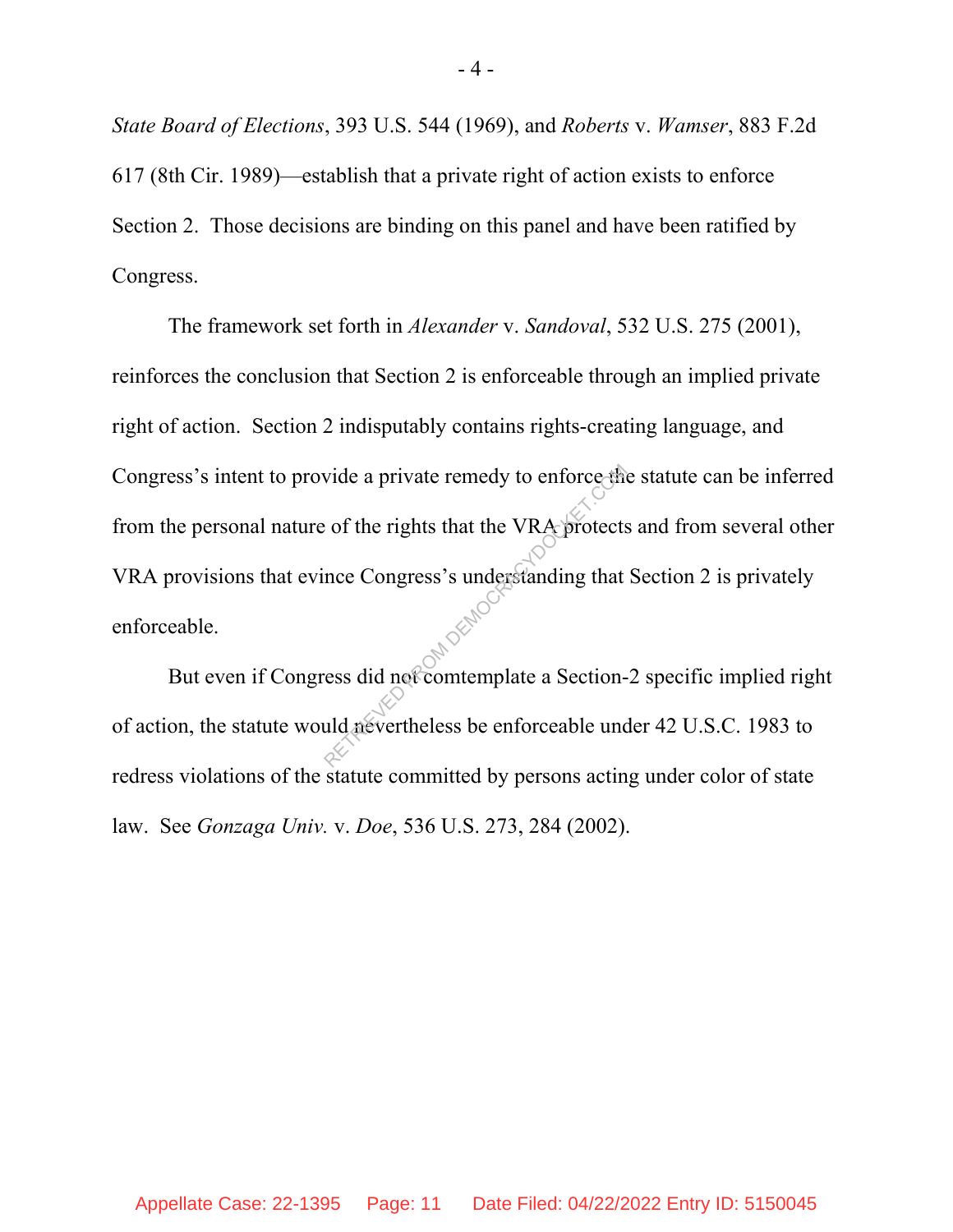#### **ARGUMENT**

# **THE DISTRICT COURT ERRED IN DISMISSING THIS CASE, BOTH BECAUSE THE EXISTENCE OF A CAUSE OF ACTION IS NOT JURISDICTIONAL AND BECAUSE PRIVATE PLAINTIFFS CAN ENFORCE SECTION 2 OF THE VRA**

#### *A. The Existence Of A Cause Of Action Is Not Jurisdictional*

The district court dismissed this case only because it improperly raised *sua sponte* the question whether private plaintiffs can enforce Section 2 of the VRA an issue the court acknowledged defendants had "waived" at the preliminaryinjunction stage unless that question is jurisdictional. R.Doc. 55; Add. 31. "It is firmly established," however, "that the absence of a valid (as opposed to arguable) cause of action does not implicate subject-matter jurisdiction." *Steel Co.* v. *Citizens for a Better Env't*, 523 U.S. 83, 89 (1998). In raising the private-right-ofaction question, the district counterlied on a recent Eighth Circuit decision that erroneously characterized the absence of an implied cause of action as a jurisdictional issue. Add. 32 (citing *Cross* v. *Fox*, 23 F.4th 797, 802-803 (8th Cir. 2022)). But *Cross* contradicted earlier Eighth Circuit decisions recognizing that the absence of a cause of action is not jurisdictional. *E.g.*, *Charleston Hous. Auth.* v. *U.S. Dep't of Agric.*, 419 F.3d 729, 736 n.3 (8th Cir. 2005). The district court was bound by this earlier (and correct) precedent. *Mader* v. *United States*, 654 F.3d 794, 800 (8th Cir. 2011) (en banc) ("[W]hen faced with conflicting panel hat question is jurisdictional. *R*.Do<br>
vever, "that the absence of a valid (a<br>
implicate subject-matter jurisdictic<br>
v't, 523 U.S. 83, 89 (1998). In raisi<br>
rict court relied on a recent Eighth (<br>
d the absence of an impli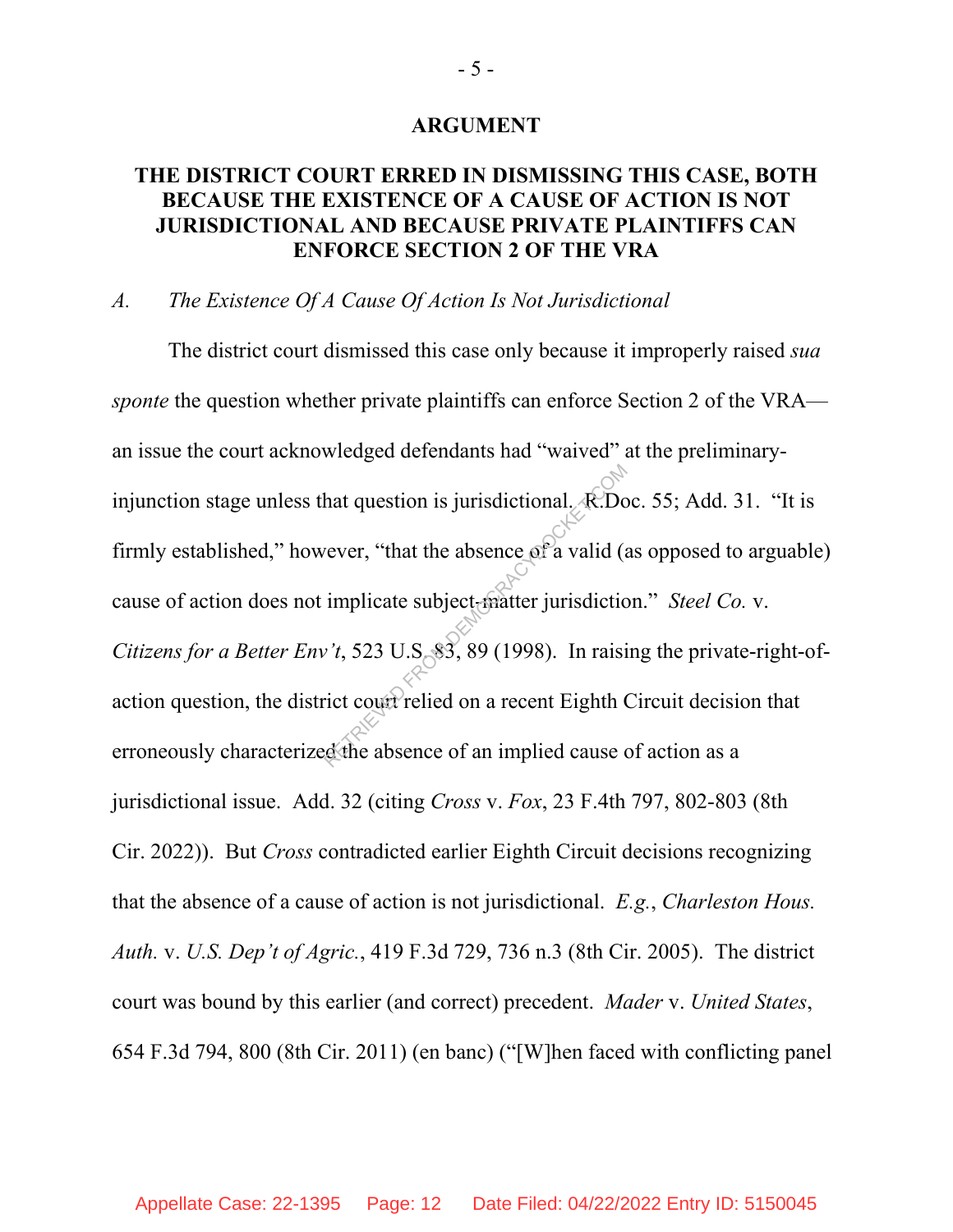opinions, the earliest opinion must be followed."). This Court therefore should reverse the judgment and remand the case for further proceedings.

*B. Supreme Court And Eighth Circuit Precedents That Congress Has Ratified Establish That A Private Right Of Action Exists To Enforce Section 2*

Even if the question whether private plaintiffs can enforce Section 2 of the VRA were properly before the district court, it incorrectly answered that question by badly misreading binding precedent. The Supreme Court's decisions in *Morse* v. *Republican Party of Virginia*, 517 U.S. 186 (1996), and *Allen* v. *State Board of Elections*, 393 U.S. 544 (1969), as well as this Court's decision in *Roberts* v. *Wamser*, 883 F.2d 617 (8th Cir. 1989), each make clear that a private right of action exists to enforce Section 2. Congress ratified those decisions, and numerous others involving Section 2 claims brought by private plaintiffs, when it repeatedly amended the VRA without disclaiming the existence of a private right of action and when it added provisions that rest on its understanding that one exists. (1969), as well as this Court's deci<br>
8th Cir. 1989), each make clear tha<br>
Section 2. Congress ratified those of<br>
2 claims brought by private plainting<br>
but disclaiming the existence of a proposed that rest on its underst

*1. Supreme Court Precedent*

The Supreme Court recognized more than 25 years ago that, although Section 2 "provides no right to sue on its face, 'the existence of the private right of action under Section 2 . . . has been clearly intended by Congress since 1965.'" *Morse*, 517 U.S. at 232 (opinion of Stevens, J., joined by Ginsburg, J.) (alteration in original) (quoting S. Rep. No. 417, 97th Cong., 2d Sess. 30 (1982) (1982 Senate Report)); accord *id.* at 240 (opinion of Breyer, J., concurring in the judgment,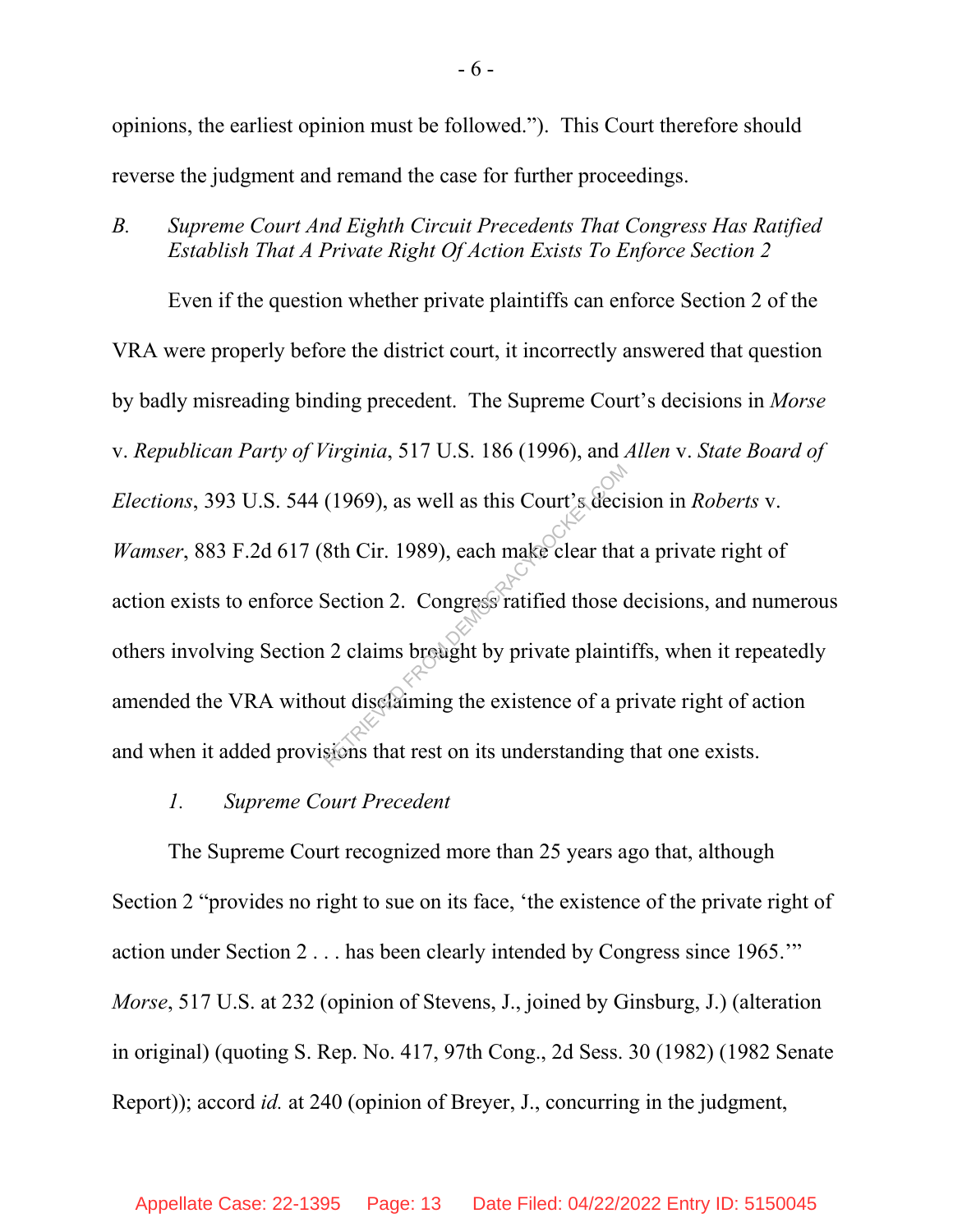joined by O'Connor & Souter, JJ.). Twice the Court has confronted the question whether the VRA contains implied rights of action, and both times the Court has answered that question in the affirmative. In *Allen*, the Court found a private right of action to enforce Section 5 of the VRA, 52 U.S.C. 10304(a), which required jurisdictions covered by Section 4(b) of the Act to obtain preclearance from the Attorney General or the United States District Court for the District of Columbia before subjecting any "person" to a new voting qualification or procedure. *Allen*, 393 U.S. at 556-557. Decades later, in *Morse*, the Court implied a private right of action to enforce Section 10 of the VRA. *Morse*, 517 U.S. at 232-234. Section 10 prohibits jurisdictions from conditioning the right to vote on payment of a poll tax, because such a tax can deny or abridge "the constitutional right of citizens to vote." 52 U.S.C. 10306(a). The Court recognized the rights of action to enforce Sections 5 and 10 because "[t] he achievement of the [VRA's] laudable goal" to "make the guarantees of the Fifteenth Amendment finally a reality for all citizens \* could be severely hampered \* \* \* if each citizen were required to depend solely on litigation instituted at the discretion of the Attorney General." *Allen*, 393 U.S. at 556; see also *Morse*, 517 U.S. at 231. ecades later, in *Morse*, the Court in<br>
10 of the VRA. *Morse*, 519 U.S.<br>
om conditioning the right to vote of<br>
leny or abridge the constitutional r<br>
e Court recognized the rights of act<br>
se "fifthe achievement of the [VRA

*Morse*'s conclusion that private plaintiffs can enforce Section 10 flows directly from its recognition that Congress intended the same for Section 2. The *Morse* Court held that private plaintiffs must be able to enforce Section 10 because

- 7 -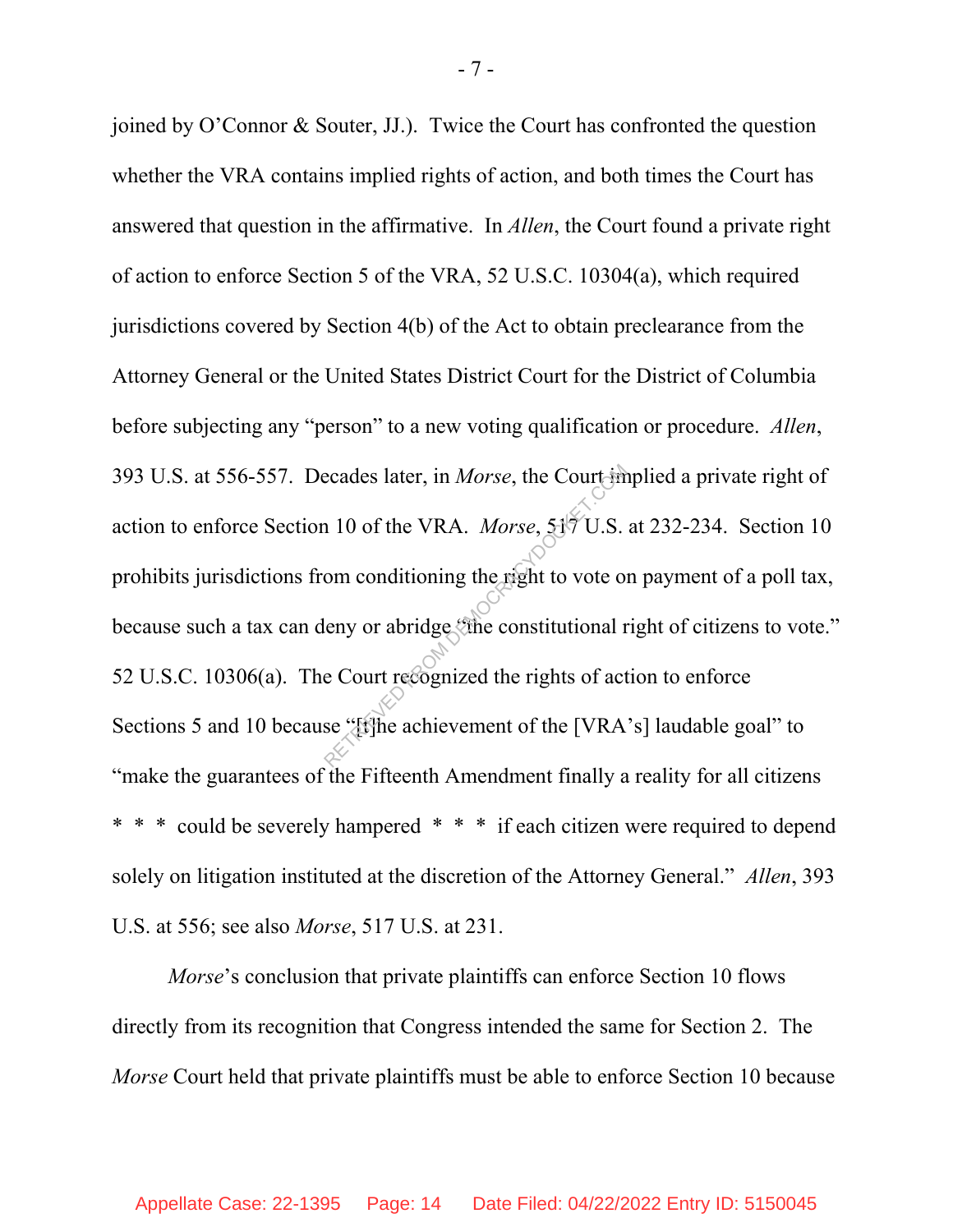"[i]t would be anomalous, to say the least, to hold that both  $\S 2$  and  $\S 5$  are enforceable by private action but  $\S$  10 is not, when all lack the same express authorizing language." 517 U.S. at 232; accord *id.* at 240 (Breyer, J., concurring) (stating that *Allen*'s rationale "applies with similar force not only to § 2 but also to § 10"). Because private plaintiffs' ability to enforce Section 2 was the linchpin to *Morse*'s holding, the district court's conclusion here that Section 2—unlike Sections 5 and 10—lacks a private right of action is not just anomalous, but illogical.

The district court wrongly dismissed *Allen* as "relegated to the dustbin of history" and the conclusion by five Justices in *Morse* that *Allen'*s rationale applies with equal force to Section 2 as "purely dicta." Add. 25, 27 n.113.Such disregard for Supreme Court case law contradicts this Court's directive that "federal courts are bound by the Supreme Court's considered dicta almost as firmly as by the Court's outright holdings," particularly when, as here, the earlier pronouncements are "not enfeebled by any [later] statement." *In re Pre-Filled Propane Tank Antitrust Litig.*, 860 F.3d 1059, 1064 (8th Cir. 2017) (en banc) (citation and internal quotation marks omitted; brackets in original), cert. denied, 138 S. Ct. 647 (2018). To be sure, the district court relied on Justice Gorsuch's recent concurrence in *Brnovich* v. *Democratic National Committee*, 141 S. Ct. 2321 (2021), which characterized whether Section 2 is privately enforceable as "an open wrongly dismissed *Allen* as "relegation by five Justices in *Morse* that *A* on 2 as "purely dicta." Add. 25, 27 law contradicts this Court's directive Court's considered dicta almost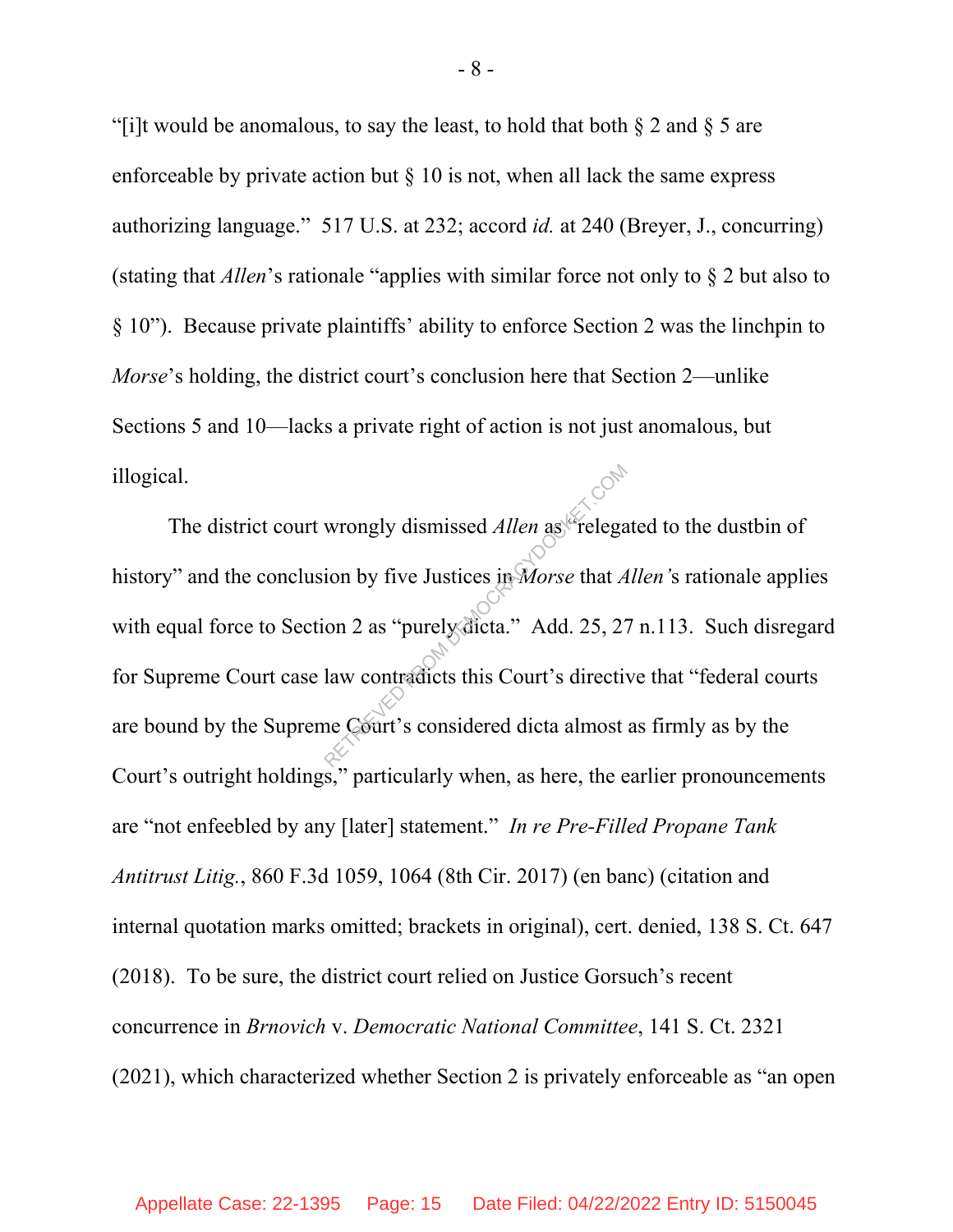question." *Id.* at 2350 (Gorsuch, J., concurring); see Add. 16. But Justice Gorsuch cited in support of that proposition only a Fourth Circuit opinion that predated *Morse* and "[a]ssum[ed] without deciding" that Section 2 is privately enforceable. *Washington* v. *Finlay*, 664 F.2d 913, 926 (4th Cir. 1981), cert. denied, 457 U.S. 1120 (1982). Thus, neither the *Brnovich* concurrence nor *Washington*—which are not binding on this Court—concluded that private plaintiffs cannot enforce Section 2. The district court should not have upended decades of VRA case law on so slender a basis.

In addition, the district court erroneously demoted *Morse* by emphasizing that the case "had no majority opinion." Add. 26. True, but irrelevant: Five Justices in *Morse* shared the conclusion that a private right of action exists to enforce Sections 2 and 5 of the VRA, and that private plaintiffs likewise should be able to enforce Section 10 of the VRA. 517 U.S. at 232 (Stevens, J., joined by Ginsburg, J.); accord *id.* at 240 (Breyer, J., concurring in the judgment, joined by O'Connor & Souter, JJ.). Under *Marks* v. *United States*, 430 U.S. 188, 193 (1977), that conclusion constitutes a holding of the Court. strict court erroneously demoted M<br>jority opinion." Add 26. True, but<br>the conclusion that a private right<br>of the VRA, and that private plain<br>10 of the VRA. 517 U.S. at 232 (St

The district court also characterized *Alexander* v. *Sandoval*, 532 U.S. 275 (2001), as invalidating *Morse* and *Allen* (Add. 26-27), but *Sandoval* strongly supports the *opposite* conclusion.Although the holding for which *Sandoval* is best known involves the question whether a private right of action existed to enforce a

- 9 -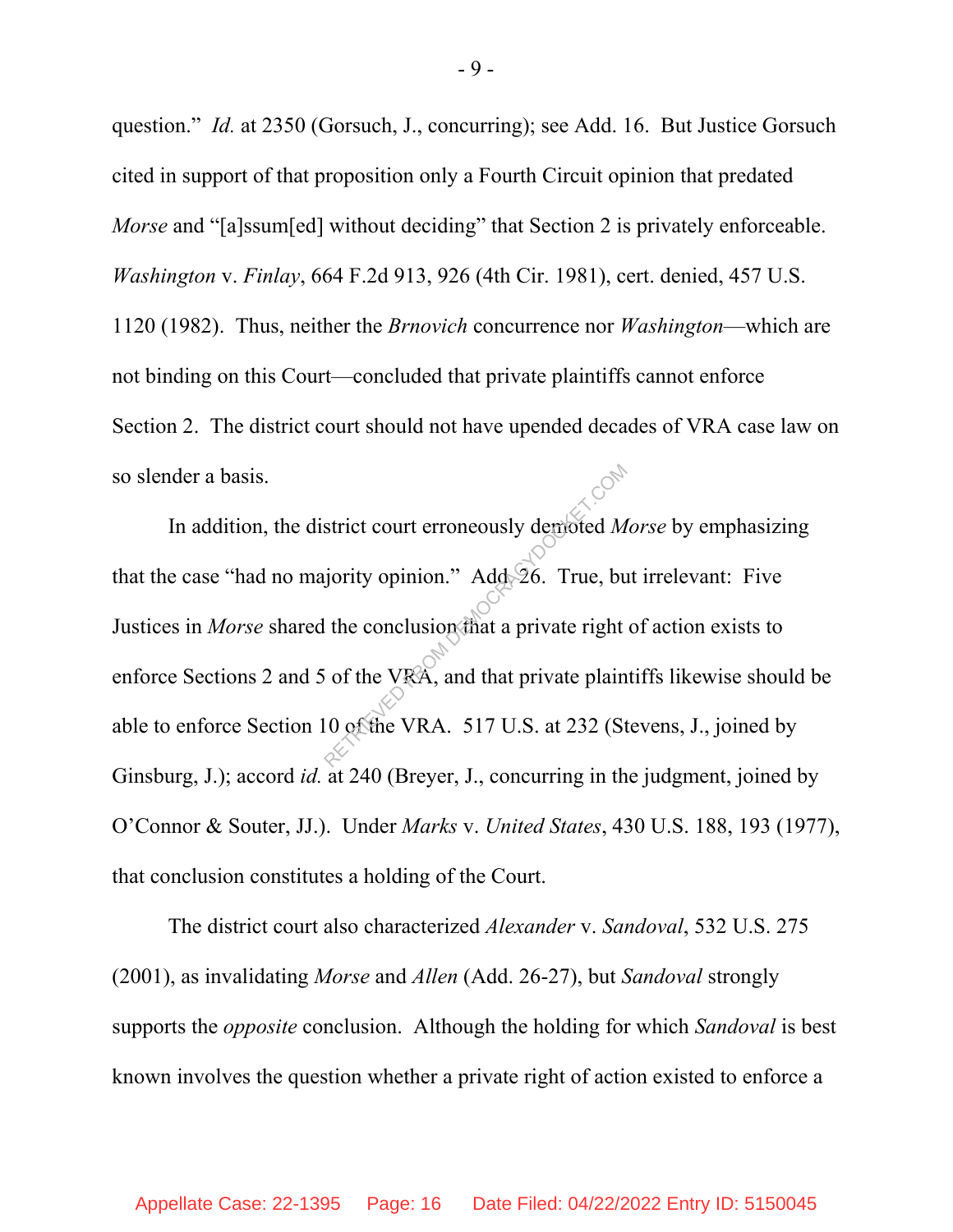*regulation* under Title VI of the Civil Rights Act of 1964, 42 U.S.C. 2000d *et seq.*, the case separately held that it "must be taken as given" that a private right of action exists to enforce the *statute*'s prohibition against disparate treatment, despite no express provision of one. *Sandoval*, 532 U.S. at 279. That is because the "reasoning" of an earlier decision finding a cause of action in another statute "embraced the existence of a private right to enforce Title VI as well." *Id.* at 280 (citing *Cannon* v. *University of Chi.*, 441 U.S. 667, 694 (1979)). Similarly, the private enforceability of the VRA's protections, including Section 2, was foundational to *Morse* and *Allen*. See pp. 6-8, *supra*. Moreover, the Supreme Court explained in *Sandoval* that Congress also "ratified" *Cannon*'s reasoning by making changes to Title VI that could not "be read except as validation of *Cannon*'s holding." *Sandoval*, 532 U.S. at 280 (citation omitted). As discussed below, Congress similarly ratified the reasoning of *Morse* and *Allen*. See pp. 12-14, *infra*. Accordingly, *Morse* and *Allen* remain binding as to whether private plaintiffs can enforce Section 2. The VRA's protections, including<br>
And *Allen*. See pp. 6-8, *supre.* More<br> *Second* that Congress also "ratified" (<br>
VI that could not "be read except and aloval, 532 U.S. at 280 (citation on<br>
ly ratified the reasoning of

#### *2. Eighth Circuit And Other Lower-Court Precedent*

The district court also brushed aside this Court's consideration of this issue in *Roberts* as "dicta." Add. 29. But *Roberts* expressly held that "a private litigant attempting to protect his right to vote [is] a proper party to effectuate the goals of the Act"; only after doing so did it separately conclude that an unsuccessful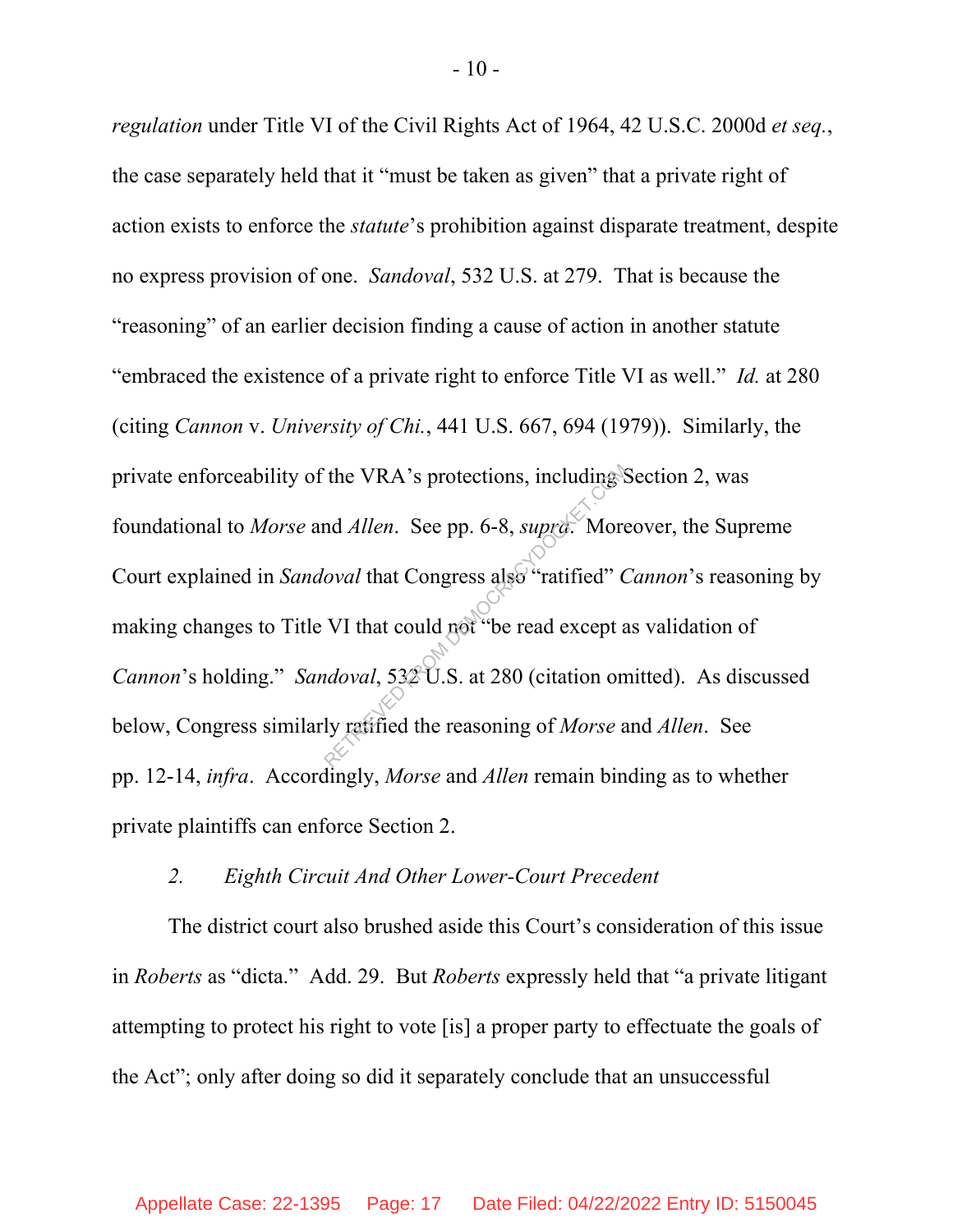candidate does not fall within that cause of action. 883 F.2d at 621 (citing *Allen*, 393 U.S. at 557). A holding is "[a] court's determination of a matter of law pivotal to its decision; a principle drawn from such decision." *Holding*, Black's Law Dictionary (11th ed. 2019). This Court could not have concluded that an unsuccessful candidate lacks statutory standing to sue under Section 2 without first resolving whether *some* private plaintiffs can sue under the statute. The resolution of that question in the affirmative was therefore pivotal, making *Roberts*'s recognition of a private right of action binding precedent.

*Roberts*'s holding accords with a vast body of lower-court decisions that have held that Section 2 can be enforced by private plaintiffs.<sup>2</sup> Indeed, since 1982,

 <sup>2</sup> See, *e.g.*, *Mixon* v. *Ohio*, 193 F.3d 389, 406 & n.12 (6th Cir. 1999) ("An individual may bring a private cause of action under Section 2 of the [VRA]."); *Singleton* v. *Merrill*, No. 2:21-cv-1530-AMM, 2022 WL 265001, at \*79 (N.D. Ala. Jan. 24, 2022) (three-judge court) (stating that to hold otherwise "would badly undermine the rationale offered by the Court in *Morse*" and that "[e]ven if the Supreme Court's statements in *Morse* about Section Two are technically dicta, they deserve greater respect than Defendants would have us give"), appeal docketed, No. 21-1086 (S. Ct. Feb. 7, 2022); *League of Latin Am. Citizens* v. *Abbott*, No. EP-21-CV-00529-DCG-JES-JVB, 2021 WL 5762035, at \*1 (W.D. Tex. Dec. 3, 2021) (three-judge court) (denying a motion to dismiss arguing that Section 2 lacks a private right of action); *Georgia State Conf. of NAACP* v. *Georgia*, 269 F. Supp. 3d 1266, 1275 (N.D. Ga. 2017) (three-judge court) ("Section 2 contains an implied private right of action." (citing *Morse*, 517 U.S. at 232)); *Veasey* v. *Perry*, 29 F. Supp. 3d 896, 906 (S.D. Tex. 2014) (holding that "individual voter[s]" and organizations have the "power to enforce" Section 2); *Perry-Bey* v. *City of Norfolk*, 678 F. Supp. 2d 348, 362 (E.D. Va. 2009) ("The [VRA] creates a private cause of action."). At least one court has expressly rejected the district court's holding here that private plaintiffs cannot enforce (continued…) Fight of action binding precedents<br>accords with a vast body of lower-<br>can be enforced by private plaintif<br> $\sim$ <br> $\sim$  v. *Ohio*, 193<sup>8</sup>F.3d 389, 406 & n.12<br>private cause of action under Section<br>. 2:21-cv-1530-AMM, 2022 WL 2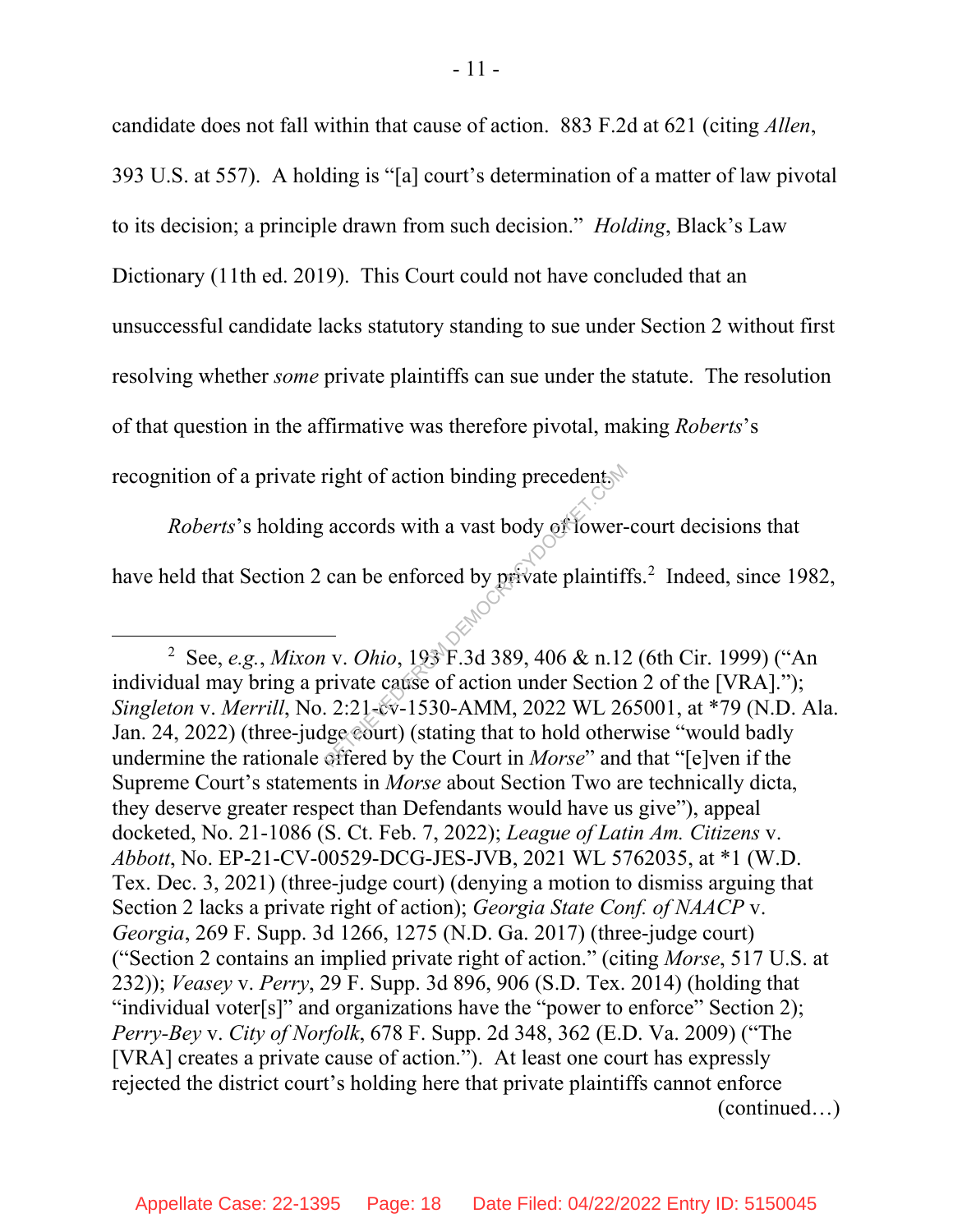private plaintiffs have brought more than 350 cases alleging violations of Section 2 that have resulted in judicial decisions, without any court (until now) holding that Section 2 lacks a private right of action. See Ellen D. Katz et al., *To Participate and Elect: Section 2 of the Voting Rights Act* at 40, Univ. Mich. L. Sch. Voting Rights Initiative (2022), https://voting.law.umich.edu (providing data that are the basis for this estimate). The district court's decision here stands alone because it is wrong.

#### *3. Congressional Ratification*

Congress has ratified the consensus view that Section 2 is privately enforceable. As the Supreme Court explained in *Lorillard* v. *Pons*, 434 U.S. 575, 580 (1978), "Congress is presumed to be aware of an administrative or judicial interpretation of a statute and to adopt that interpretation when it re-enacts a statute without change." See also *Texas Dep't of Hous. & Cmty. Affs.* v. *Inclusive Cmtys. Project, Inc.*, 576 U.S. 519, 536 (2015) (concluding that Congress had "ratified the unanimous holdings of the Courts of Appeals" that plaintiffs can bring disparateimpact claims under the Fair Housing Act because it was "aware of [the] read Ratification<br>
Ted the consensus view that Section<br>
reme Court explained in Lorillard<br>
s presumed to be aware of an admin<br>
e and to adopt that interpretation wl<br>
so *Texas Dep't of Hous. & Cmty. A* 

 $\overline{a}$ 

<sup>(…</sup>continued)

Section 2, relying on "the extent and weight of the authority holding otherwise." *Alpha Phi Alpha Fraternity Inc.* v. *Raffensperger*, No. 1:21-CV-5337-SCJ, 2022 WL 633312, at \*11 n.10 (N.D. Ga. Feb. 28, 2022).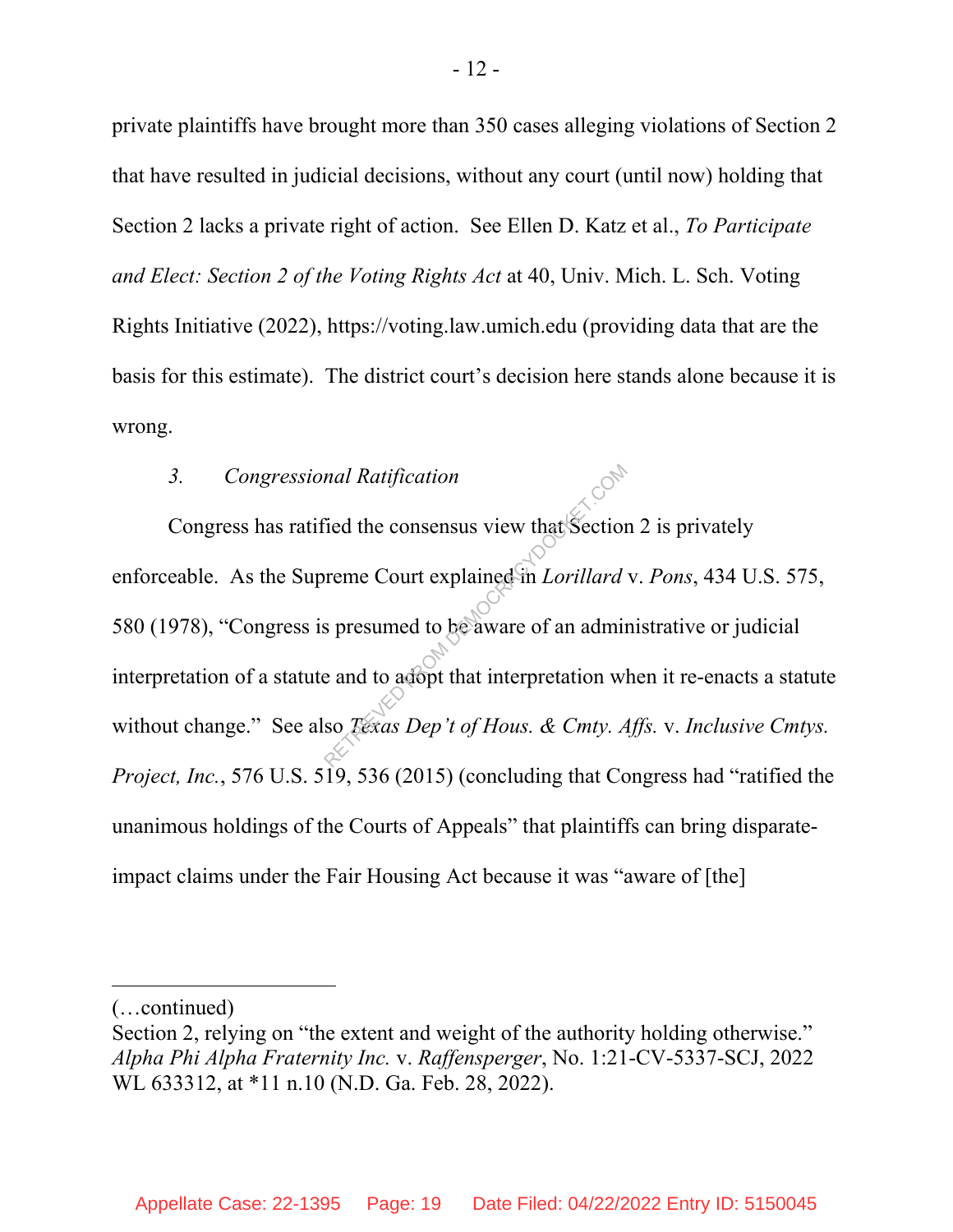unanimous precedent" and "made a considered judgment to retain the relevant statutory text").

In repeatedly amending the VRA, Congress has never questioned the uniform view that Section 2 is privately enforceable. Pub. L. No. 91-285, 84 Stat. 314 (1970); Pub. L. No. 94-73, 89 Stat. 400 (1975); Pub. L. No. 97-205, 96 Stat. 131 (1982); Pub. L. No. 109-246, 120 Stat. 577 (2006). And Congress has consistently cited *Allen* approvingly. See, *e.g.*, S. Rep. No. 295, 94th Cong., 1st Sess. 16 (1975) (1975 Senate Report); H.R. Rep. No. 196, 94th Cong., 1st Sess. 9 (1975); H.R. Rep. No. 397, 91st Cong., 1st Sess.  $4, 8$  (1969). Moreover, in the 1982 Senate Report that the Supreme Court called the "authoritative source for legislative intent" behind Section 2, *Thornburg* v. *Gingles*, 478 U.S. 30, 43 n.7 (1986); see also *Brnovich*, 141 S. Ct. at 2332-2333 (discussing the "oft-cited" 1982 Senate Report), Congress "reiterates the existence of the private right of action under section 2." 1982 Senate Report 30; see also H.R. Rep. No. 227, 97th Cong., 1st Sess. 32 (1981) (1981 House Report); see also pp. 20-25, *infra* (discussing changes made to the VRA evincing Congress's understanding that Section 2 is privately enforceable). enate Report); H.R. Rep. No. 1968<br>97, 91st Cong., 1st Sess. 4.8 (1969<br>the Supreme Court called the "auth<br>d Section 2, *Thomburg v. Gingles*,<br> $h$ , 141 S. Ct. at 2332-2333 (discuss<br>s "referates the existence of the pr

Congress had no reason to codify an express right of action to enforce Section 2. The Supreme Court assumed the existence of a private right of action to enforce Section 2 in *City of Mobile* v. *Bolden*, 446 U.S. 55 (1980), which held that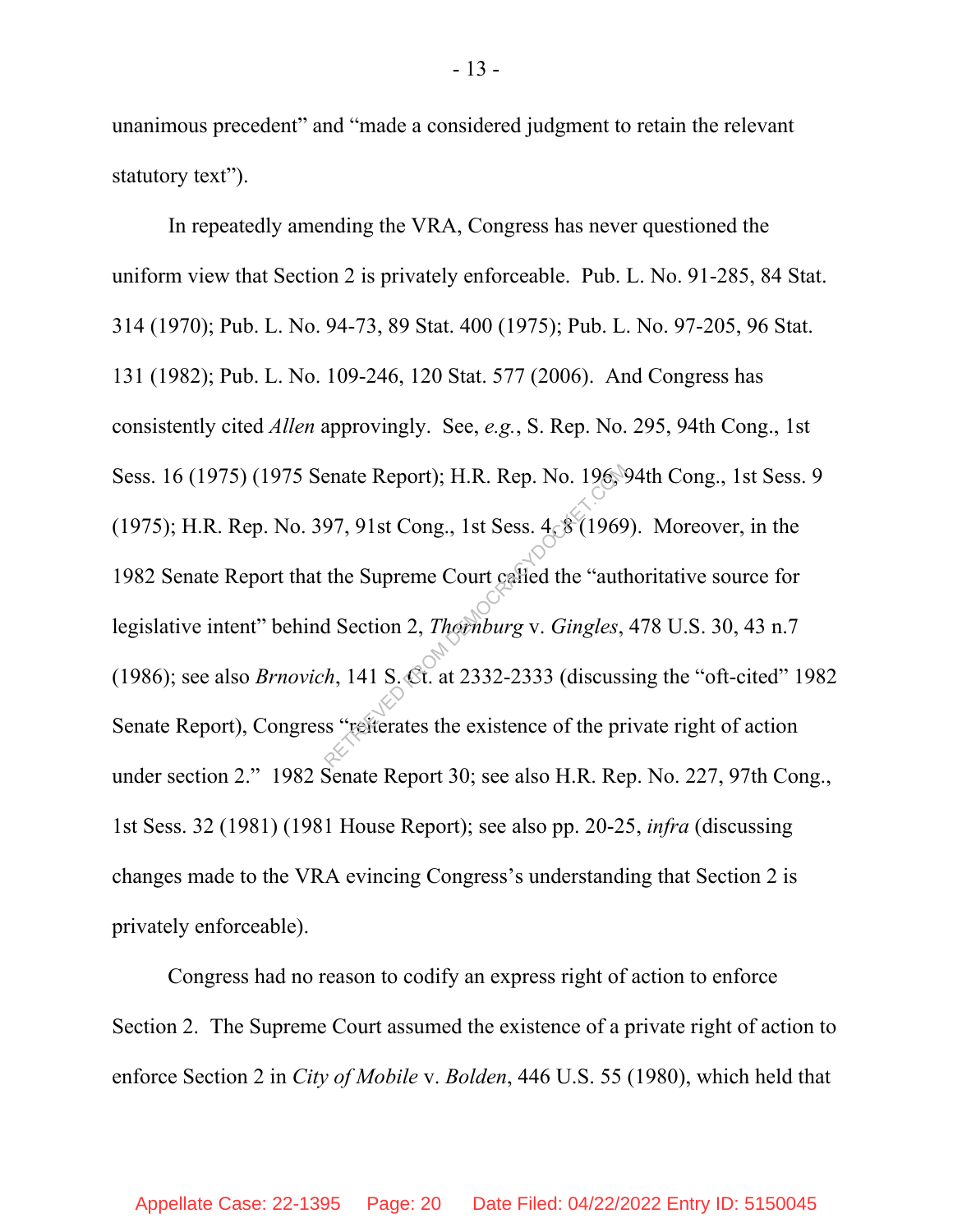the original version of the statute reached only conduct prohibited by the Fifteenth Amendment. *Id.* at 60-61. Thus, when Congress amended Section 2 in response to *Bolden* to make clear that proof of discriminatory intent is not necessary to establish a violation of the statute, it had no need to revise the statute to expressly provide a private right of action. Pointing to the continued existence of such a right was sufficient. 1982 Senate Report 30; 1981 House Report 32. The Court's decision only a few years later in *Gingles*—a case brought by private plaintiffs also reflects an understanding that Section 2 is privately enforceable. See 478 U.S. at 50-52 (describing what "the minority group must be able to demonstrate" or "show" to establish a Section 2 violation—language that is inconsistent with the proposition that only the Attorney General can bring suit). Similarly, Congress had no need to codify a private right of action to enforce Section 2 when it amended the VRA in 2006 because, in the interim, the Court had explicitly stated that the statute was privately enforceable. *Morse*, 517 U.S. at 232; accord *id.* at 240 (Breyer, J., concurring). nding that Section 2 is privately end<br>at "the minority group must be able<br>ction 2 violation—language that is<br>Attorney General can bring suit).<br>private right of action to enforce Se<br>06 because, in the interim, the Cou

# *C. The VRA's Text Evinces Congress's Intent To Provide A Private Right Of Action To Enforce Section 2*

Even if the above discussion did not conclusively establish that private plaintiffs can enforce Section 2—and it does—Congress's intent to create a private right of action flows directly from the *Sandoval* framework.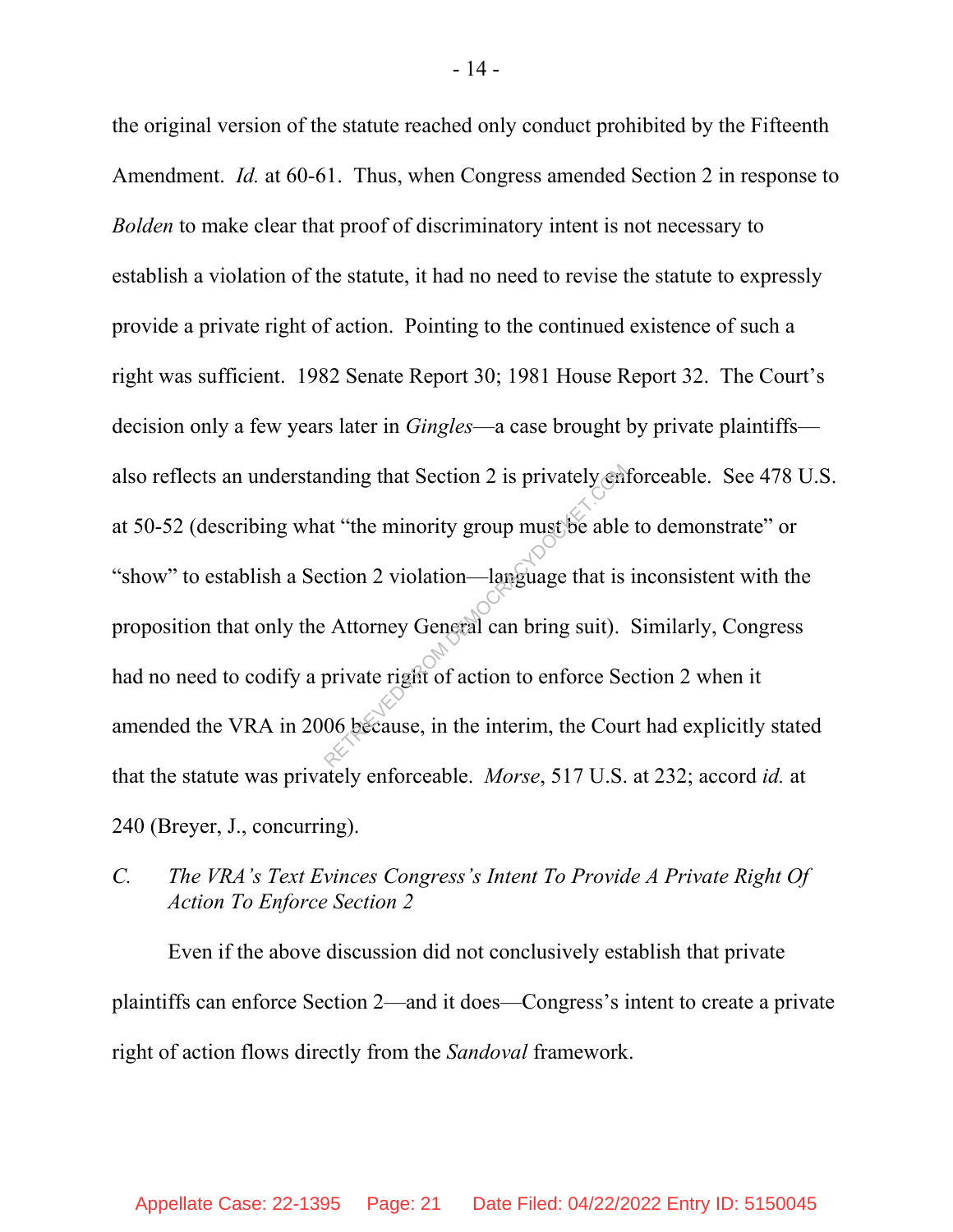As the district court correctly stated, "*Sandoval* and its progeny don't entirely foreclose the possibility of implied private rights of action." Add. 17. Far from it. Under *Sandoval*, courts determine whether Congress intended to create a private right of action by: (1) making the "critical" determination whether the statute in question contains "rights-creating language"; and, if so, (2) assessing whether Congress has "manifest[ed] an intent to create a private remedy." 532 U.S. at 288-289 (citation and internal quotation marks omitted). Section 2 undeniably contains rights-creating language. Moreover, Congress's intent to create a private remedy to enforce Section 2 is apparent from the very nature of voting rights and from several other VRA provisions that reflect Congress's understanding that Section 2 is privately enforceable. The Continuity of the everal of the VRA provisions that response that the everal of the VRA provisions that response that results are provisions that response that is privately enforceable.<br>Contains Rights-Creating Languag

# *1. Section 2 Contains Rights-Creating Language*

Although the district court did not reach the "critical" question whether Section 2 contains rights-creating language, it indisputably does. *Sandoval*, 532 U.S. at 288; Add. 17. The statute provides:

No voting qualification or prerequisite to voting or standard, practice, or procedure shall be imposed or applied by any State or political subdivision in a manner which results in a denial or abridgement of *the right of any citizen of the United States to vote* on account of race or color, or [membership in a language minority group].

52 U.S.C. 10301(a) (emphasis added). Thus, the statute "grants" individual citzens "a right to be free from" discriminatory voting practices. *Chisom* v. *Roemer*, 501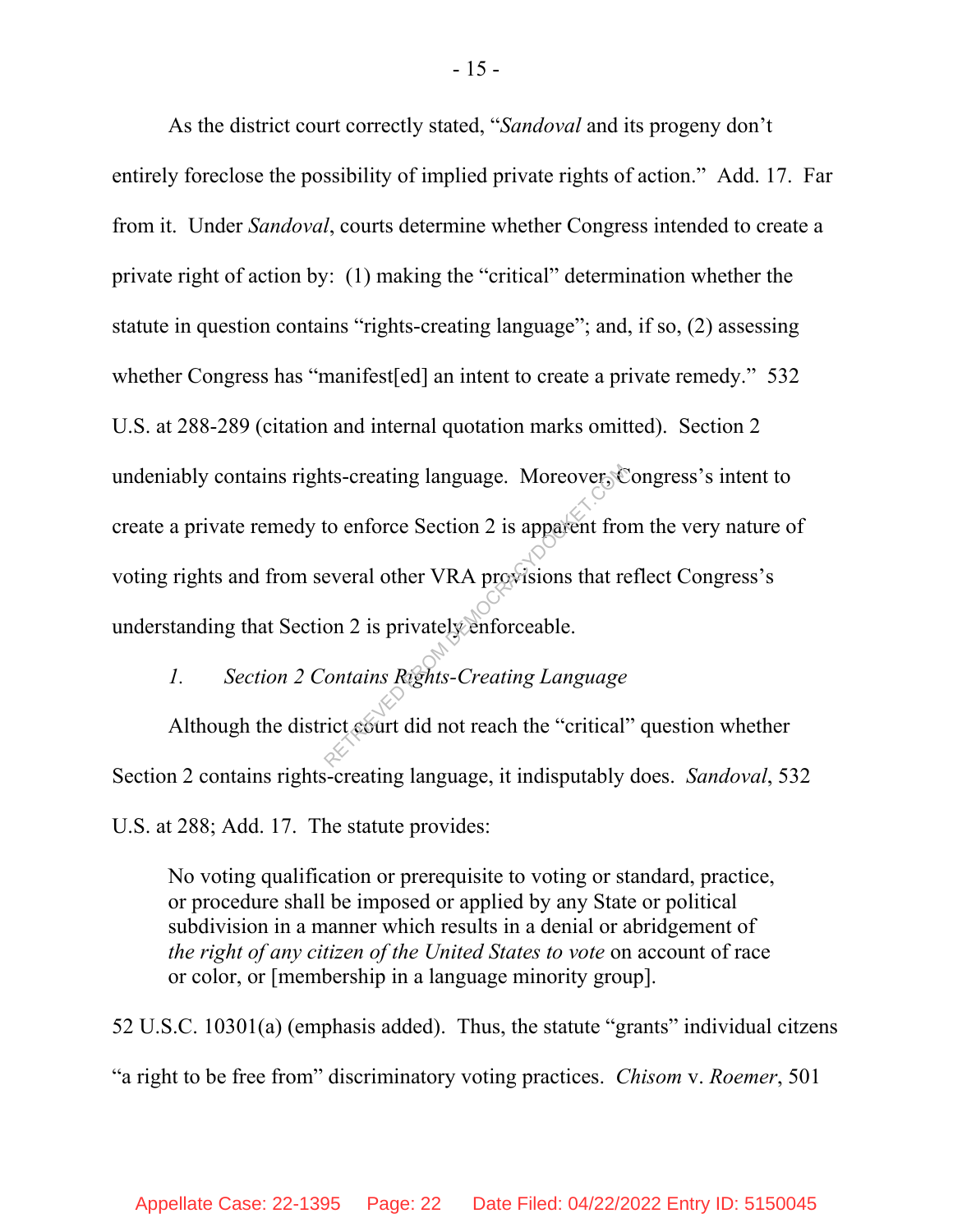U.S. 380, 392 (1991) (quoting H.R. Rep. No. 439, 89th Cong., 1st Sess. 23 (1965)). *Allen* relied on similar language to infer Congress's intent to create a private right of action to enforce Section 5. 393 U.S. at 555; see 52 U.S.C. 10304 (providing that "no person shall be denied the right to vote for failure to comply with [a] qualification, prerequisite, standard, practice, or procedure" covered by, but not approved under, Section 5). And *Cannon* held that another statute (Title IX) contains a private right of action by analogy to Section 5's "dispositive language." 441 U.S. at 690. No serious argument can be made that Section 2 lacks rights-creating language.

# *2. Congress Intended To Provide A Private Remedy To Enforce Section 2*

Congress's intent to provide a private remedy to enforce Section 2 is shown by: (1) the statute's rights-creating language; (2) the private nature of voting rights; and (3) several VRA provisions that evince Congress's understanding that Section 2 can be privately enforced. S90. No serious argument can best<br>guage.<br> *ntended To Provide APrivate Reme*<br>
to provide a private remedy to enforts-creating language; (2) the privat<br>
RA provisions that evince Congres

### *a. Section 2's Rights-Creating Language Is Critical Evidence Of Congress's Intent To Provide A Private Remedy*

Because Section 2 plainly contains rights-creating language, a strong presumption exists that Congress also intended to create a private remedy to enforce those rights. That is because "the right- or duty-creating language of [a] statute has generally been the most accurate indicator of the propriety of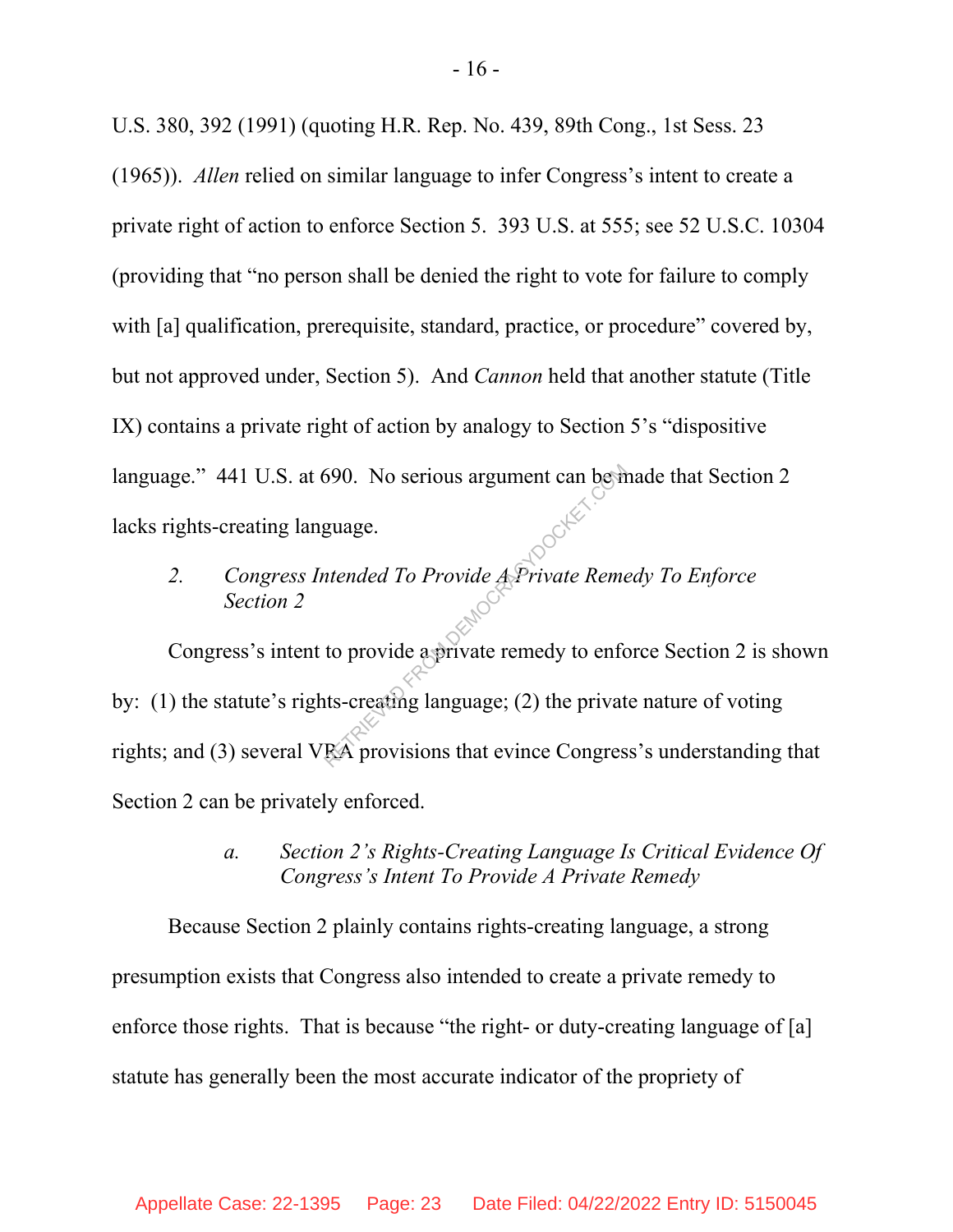implication of a cause of action." *Cannon*, 441 U.S. at 690 n.13; see also *Sandoval*, 532 U.S. at 288 (characterizing this component of the private-right-ofaction analysis as "critical" because of *Cannon*'s observation that such language is typically dispositive). To be sure, the VRA authorizes civil suits by the United States to enforce the statute's substantive provisions. See 52 U.S.C. 10308(d) and (e). But interpreting the statute to require "each citizen \* \* \* to depend solely on litigation instituted at the discretion of the Attorney General" would leave many Section 2 violations unremedied and "severely hamper[]" the statute's enforcement. *Allen*, 393 U.S. at 556.

### *b. Voting Rights Typically Are Privately Enforced*

The presumption that Congress intends to provide a private remedy where it includes rights-creating language is even stronger in the context of Section 2 because voting rights typically are considered "private rights." *United States* v. *Raines*, 362 U.S. 17, 27 (1960). Given that voting rights inhere in individual citizens, Congress's decision to authorize suits by the United States to permit *public* enforcement of Section 2 does not overcome the strong presumption that Congress also intended *private* enforcement of this rights-creating statute. *Allen*, 393 U.S. at 555 n.18 ("[W]e find merit in the argument that the specific references [in the VRA] to the Attorney General were included to give the Attorney General Solations unremedied and "severely"<br>
FU.S. at 556.<br>
Examples a provide a provide a planguage is even stronger in the completed.<br>
Distributed in the considered "private right"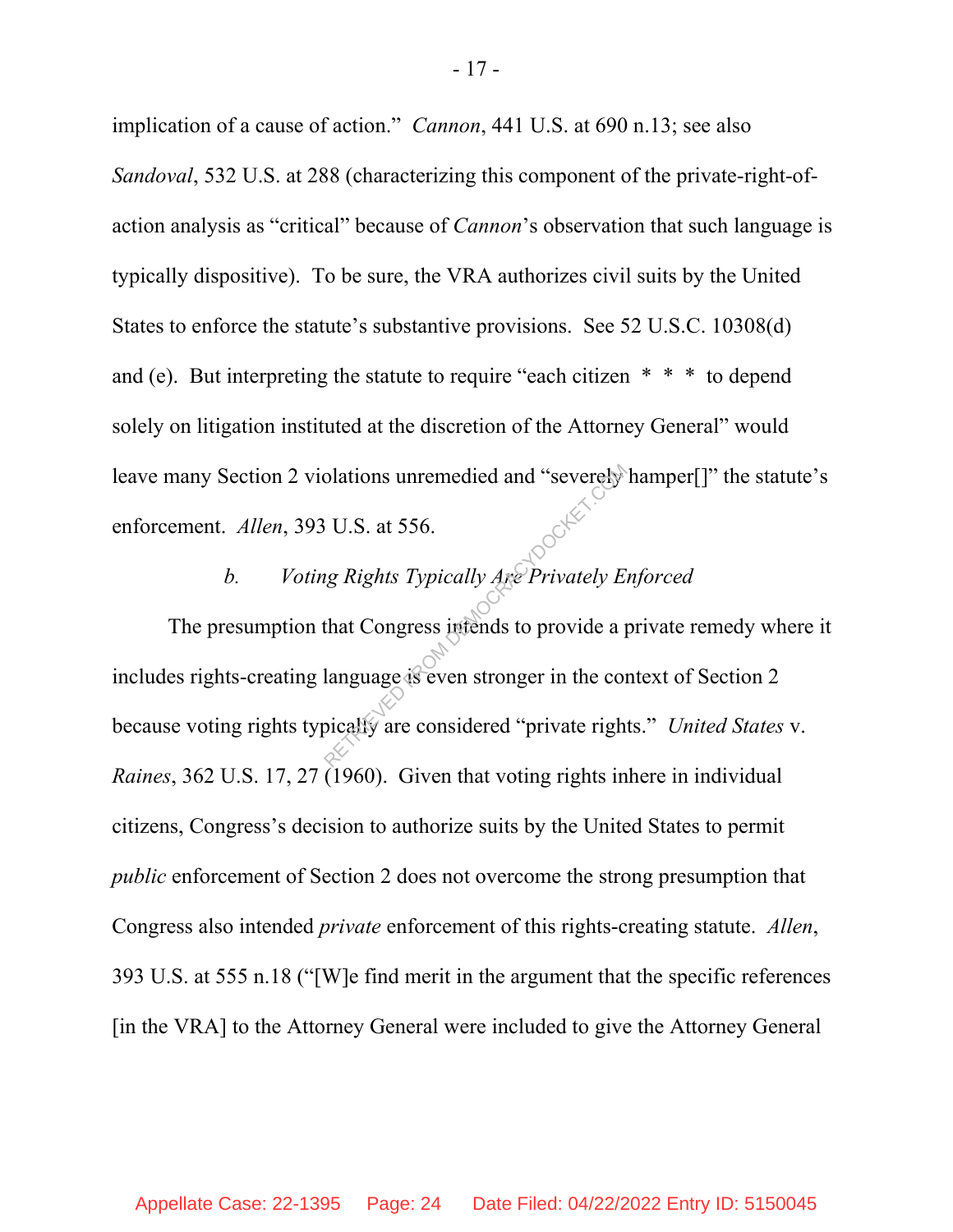power to bring suit to enforce what might otherwise be viewed as 'private' rights."

(quoting *Raines*, 362 U.S. at 27)).

*c. Several VRA Provisions Evince Congress's Understanding That Section 2 Can Be Privately Enforced*

Congress's intent to provide a private remedy to enforce Section 2 also can

be inferred from the text of Sections 12(f), 3, and 14(e) of the VRA.

**Section 12(f)** provides:

The district courts of the United States shall have jurisdiction of proceedings instituted pursuant to [Section 12 of the VRA] and shall exercise the same without regard to whether *a person asserting rights* under the provisions of [the VRA] shall have exhausted any administrative or other remedies that may be provided by law.

52 U.S.C. 10308(f) (emphasis added). The statutory term "person" is broad and "include[s] corporations, companies, associations, firms, partnerships, societies, and joint stock companies, as well as individuals." Dictionary Act, 1 U.S.C. 1. Section 12(f) therefore reflects Congress's intent that federal courts have subjectmatter jurisdiction over suits to enforce the VRA's substantive provisions including Section 2—brought by private plaintiffs, as well as by the United States, when it has been given litigating authority. *Allen*, 393 U.S. at 555 n.18 (finding "force" to the argument that Section  $12(f)$  "necessarily implies that private parties" may bring suit under the [VRA]"). Indeed, because Congress repeatedly stated its intent for a private right of action to exist under Section 2—see 1982 Senate uted pursuant to [Section 12 of the<br>without regard to whether *a person*<br>ms of [the VRA] shall have exhaus<br>other remedies that may be provide<br>phasis added). The statutory term<br>expansion of the statutory term<br>companies asso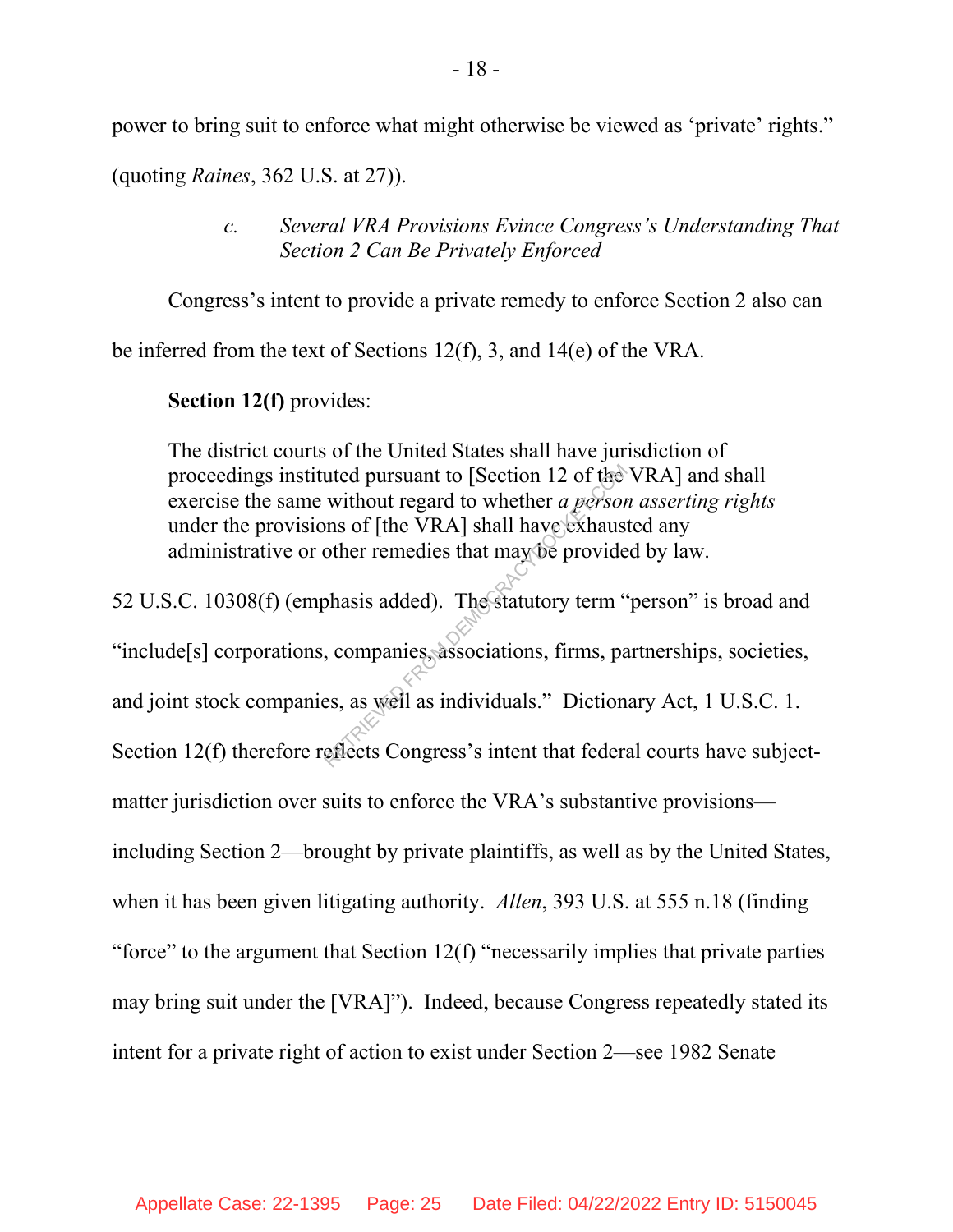Report 30; 1981 House Report 32—it would have understood Section 12(f) as allowing district courts to hear such suits.

The district court acknowledged that Section 12(f) might "cut in  $* * *$ favor" of implying a private right of action, but then it wrongly interpreted the provision as merely "referencing" the Attorney General's authority under Section 12(e) of the statute. Add. 20-21. That provision permits the Attorney General to seek a court order requiring an individual's vote to be counted if, within 48 hours of the polls closing, such individual alleges to an election observer appointed under the VRA that she was improperly prohibited from voting. 52 U.S.C. 10308(e). According to the court, subsections 12(e) and (f) "work in combination such that the Attorney General of the United States can quickly bring a  $\S$  12(e) suit on behalf of a voter, while the voter can individually bring his or her own suit under state law or other federal law if such law provides a private right of action." Add. 22. Sing, such individual alleges to and<br>A that she was improperly prohibited<br>cording to the court, subsections 12<br>ne Attorney General of the United S<br>of a voter, while the voter can indiv<br>or other federal law if such law pro

This Court should reject that strained reading because Section 12(f) references "chapters 103 to 107" of the VRA—*i.e.*, the full panoply of the statute's substantive provisions—and not Section 12(e) alone. And whereas subsection (e) provides a narrow authority to the Attorney General tailored to exigent circumstances surrounding casting of ballots, subsection (f) is an omnibus provision granting federal courts subject-matter jurisdiction over *all* VRA claims.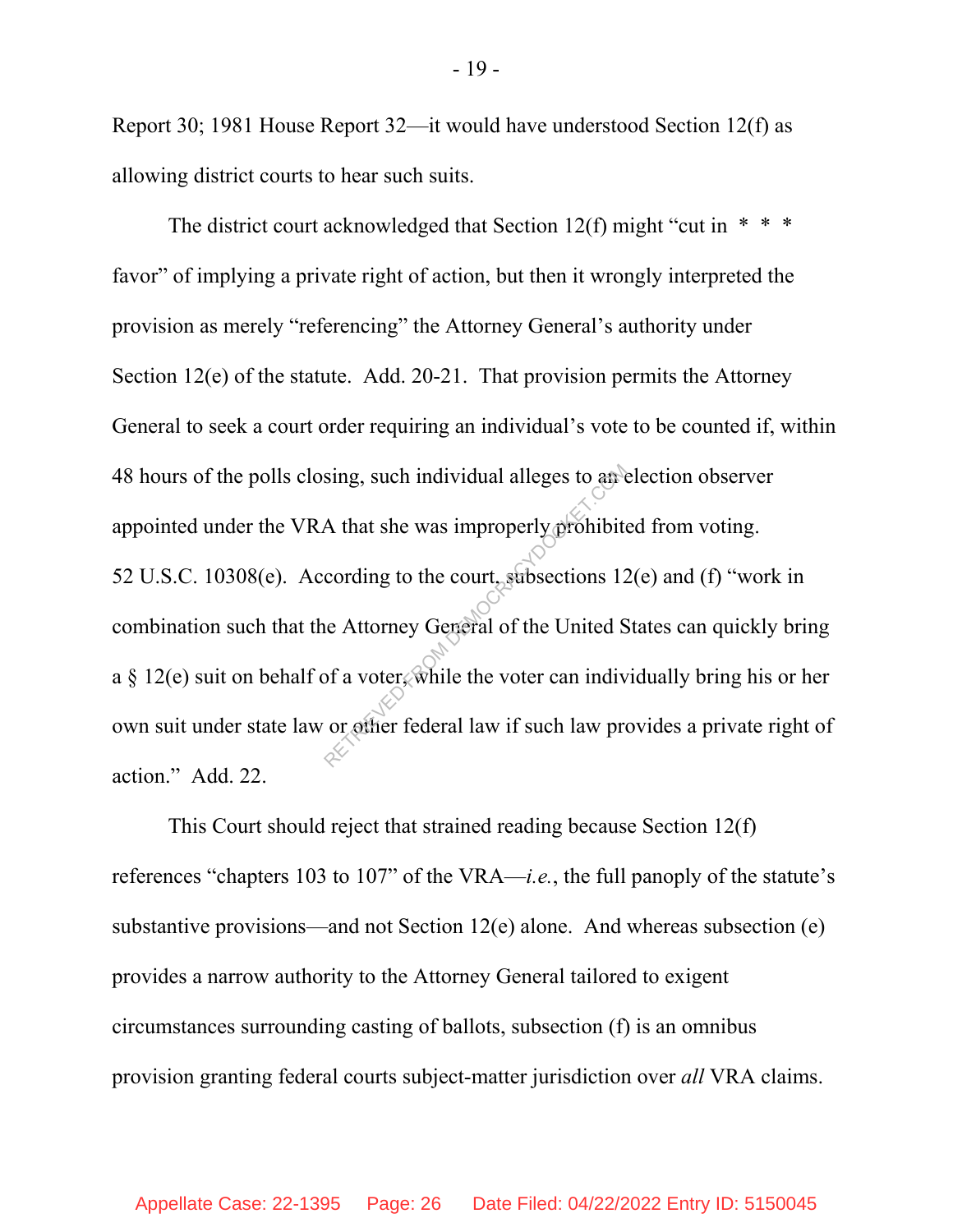Compare 52 U.S.C. 10308(e), with 52 U.S.C. 10308(f). Finally, Section 12(e) *itself* provides federal courts with subject-matter jurisdiction over claims brought by the Attorney General under that provision. 52 U.S.C. 10308(e) (providing that "the Attorney General may \* \* \* file with *the district court* an application" under Section 12(e) and that "*[t]he district court* shall hear and determine such matters immediately after the filing of such application" (emphases added)). The district court's interpretation of subsections (e) and (f) would render superfluous the latter's broad reference to "a person asserting rights under" the VRA.

**Section 3** similarly reflects Congress's understanding that private plaintiffs can enforce the VRA's substantive provisions—including Section 2—by providing specific remedies to "the Attorney General *or an aggrieved person*" in lawsuits brought "under any statute to enforce the voting guarantees of the fourteenth or fifteenth amendment." 52 U.S.C. 10302 (emphasis added). Congress added the term "aggrieved person" to each of Section 3's remedies when it amended the VRA in 1975, Pub. L. No. 94-73, § 401, 89 Stat. 404, knowing full well that *Allen*  had construed the VRA as permitting private suits, 393 U.S. at 556-557; see also 1975 Senate Report 40 (stating that an "aggrieved person" includes "an individual or an organization representing the interests of injured persons"). Experience to "a person asserting rights under<br>y reflects Congress's understanding<br>substantive provisions<br>experience including S<br>experience the voting guarantees<br>52 U.S.C. 10302 (emphasis added).

Although the district court conceded that an "aggrieved person" encompasses private plaintiffs, it concluded that private plaintiffs can invoke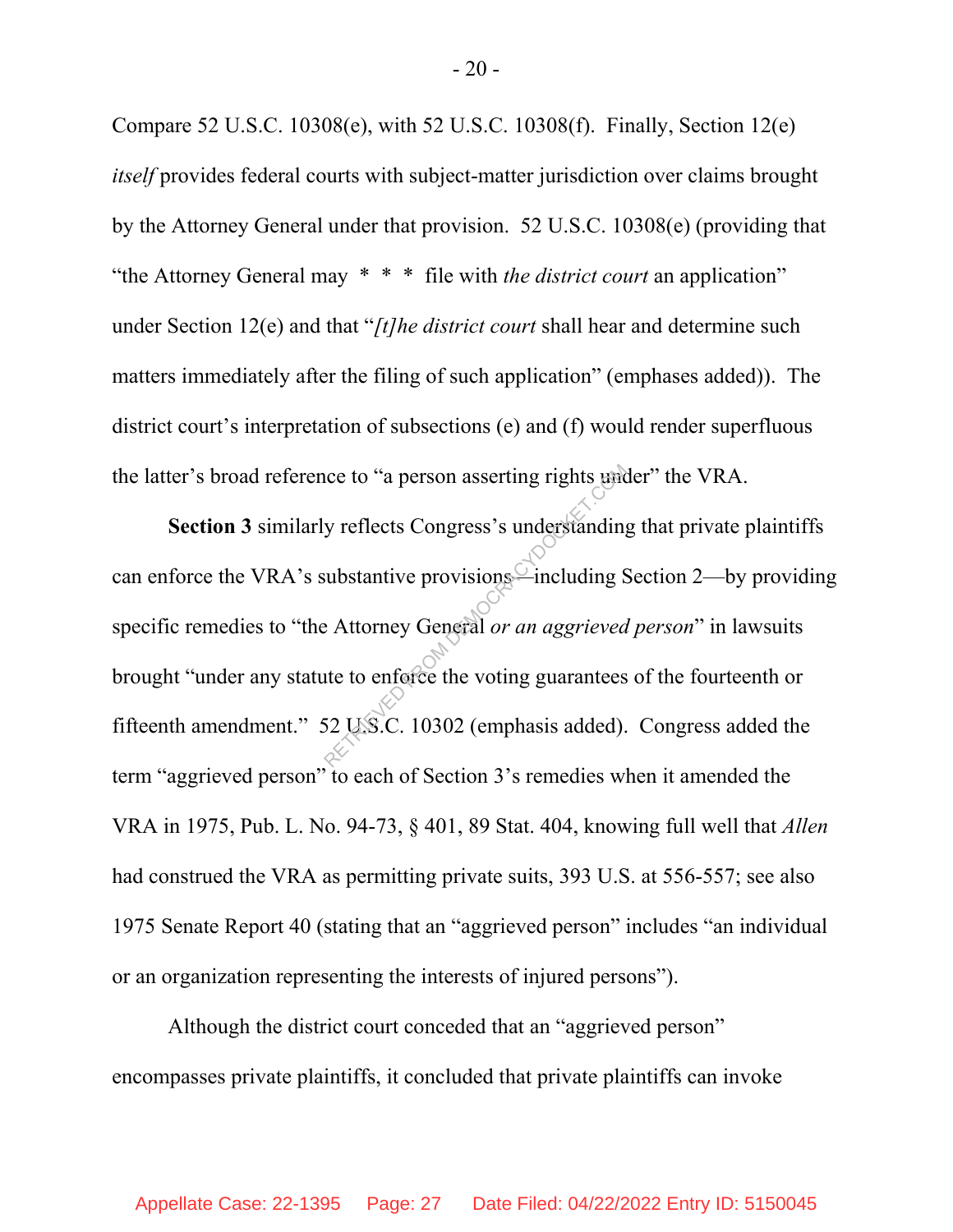Section 3's provisions not under the VRA—the very statute in which they appear—but under some other statute that the court failed to identify.<sup>3</sup> Add. 22-23 (citation omitted). And despite Section 3 being part of the VRA, the court concluded that remedies under that provision are not available in lawsuits brought under Section 2 as amended—which prohibits both intentional discrimination and voting practices with a discriminatory result—because the statute's safeguards now reach conduct that does not necessarily violate the Fourteenth or Fifteenth Amendment. Add. 23.

The district court's interpretation of Section 3 rests on a fundamental misunderstanding of when a statute "enforce[s] the voting guarantees of the fourteenth or fifteenth amendment." 52 U.S.C. 10302. It wrongly thought that any statute that provides broader protection than what is constitutionally prohibited under the Fourteenth or Fifteenth Amendments does not qualify. But both the Fourteenth and Fifteenth Amendments give Congress authority to "enforce" the s interpretation of Section 3 rests of<br>en a statute "enforce[s] the voting g<br>mendment." 520.S.C. 10302. It was<br>ader protection than what is constit<br>Fifteenth Amendments does not qu

 $\overline{\phantom{a}}$  $3\,$  At the preliminary-injunction hearing, the district court suggested that Section 3's remedies can be invoked in private lawsuits brought under 42 U.S.C. 1983 to enforce the Fifteenth Amendment. Tr., Vol. V, 1165-1166. That would be an exceptionally oblique way of clarifying that relief is available under some other statute, but not the one in which the language appears. 52 U.S.C. 10302. On the flip side, there is nothing odd about Congress's broad reference to statutes to enforce the voting guarantees of the Fourteenth and Fifteenth Amendments—as opposed to simply referencing the VRA itself—because both the VRA and other statutes enforce those constitutional rights. See, *e.g.*, 42 U.S.C. 1983; 52 U.S.C. 10101.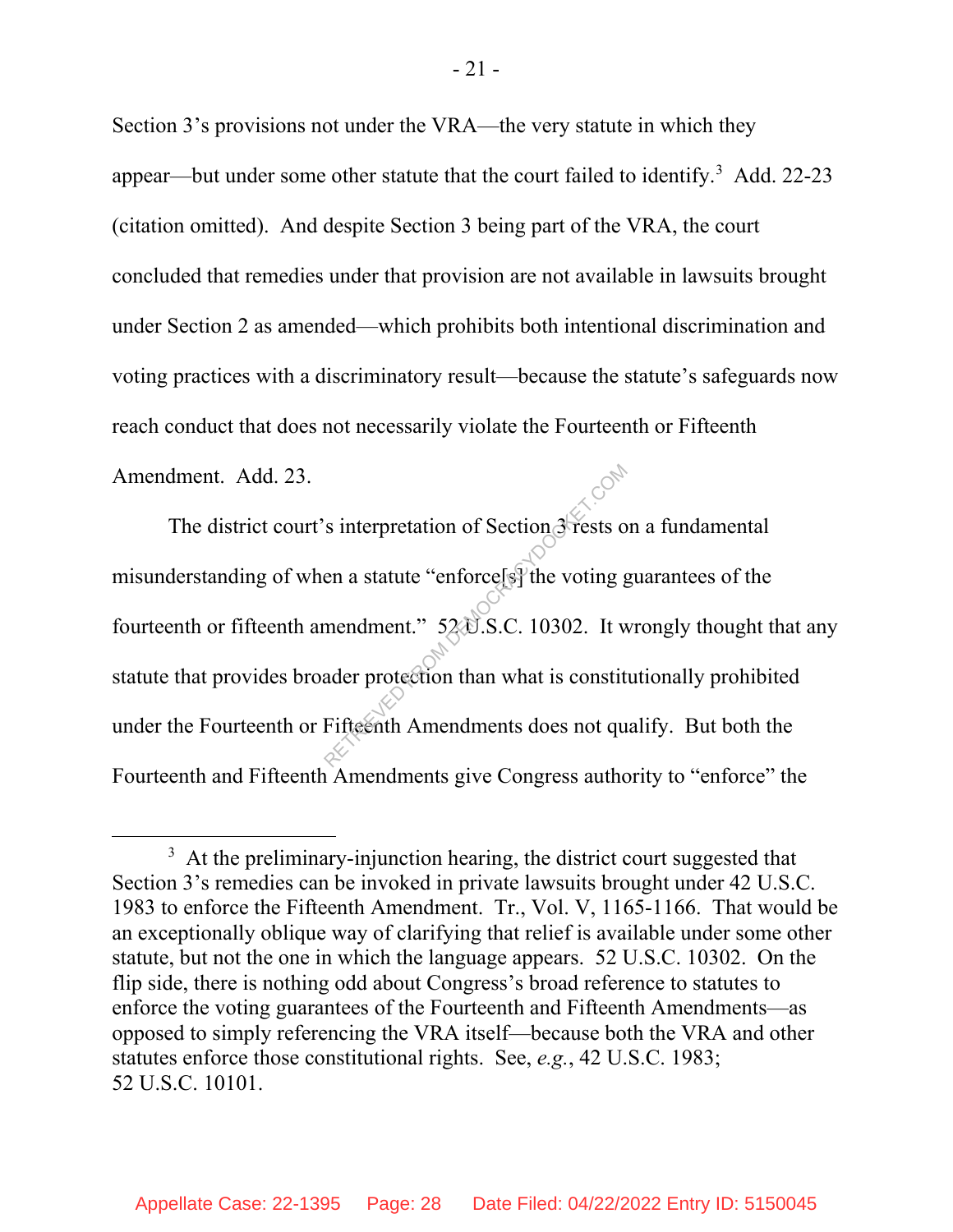Amendments' protections, U.S. Const. Amend. XIV, § 5 and Amend. XV, § 2, through prophylactic legislation. See *Nevada Dep't of Hum. Res.* v. *Hibbs*, 538 U.S. 721, 727-728 (2003) (holding in the Fourteenth Amendment context that "Congress may enact so-called prophylactic legislation that proscribes facially constitutional conduct, in order to prevent and deter unconstitutional conduct"); *South Carolina* v. *Katzenbach*, 383 U.S. 301, 327 (1966) (rejecting the argument that the Fifteenth Amendment permits Congress to "do no more than to forbid violations of the Fifteenth Amendment in general terms".

Congress expressly characterized the 1982 amendments to Section 2 as prophylactic legislation to prevent constitutional violations. Pub. L. No. 89-110, 79 Stat. 437 (1965) (describing the original VRA as an act "[t]o enforce to enforce the fifteenth amendment to the Constitution of the United States"); 1982 Senate Report 40 ("[T]o enforce fully the Fourteenth and Fifteenth Amendments, it is necessary that Section 2 ban election procedures and practices that result in a denial or abridgment of the right to vote."); 1981 House Report 31 ("Section 2, as amended, is an exercise of the broad remedial power of Congress to enforce the rights conferred by the Fourteenth and Fifteenth Amendments."). Thus, Section 2 remains a "statute to enforce the voting guarantees of the fourteenth or fifteenth amendment" to which Section 3's private remedies apply. 52 U.S.C. 10302. th Amendment in general terms")<br>y characterized the 1982 amendme<br>to prevent constitutional violations.<br>cribing the original VRA as an act<br>to the Constitution of the United S<br>e fully the Fourteenth and Fifteenth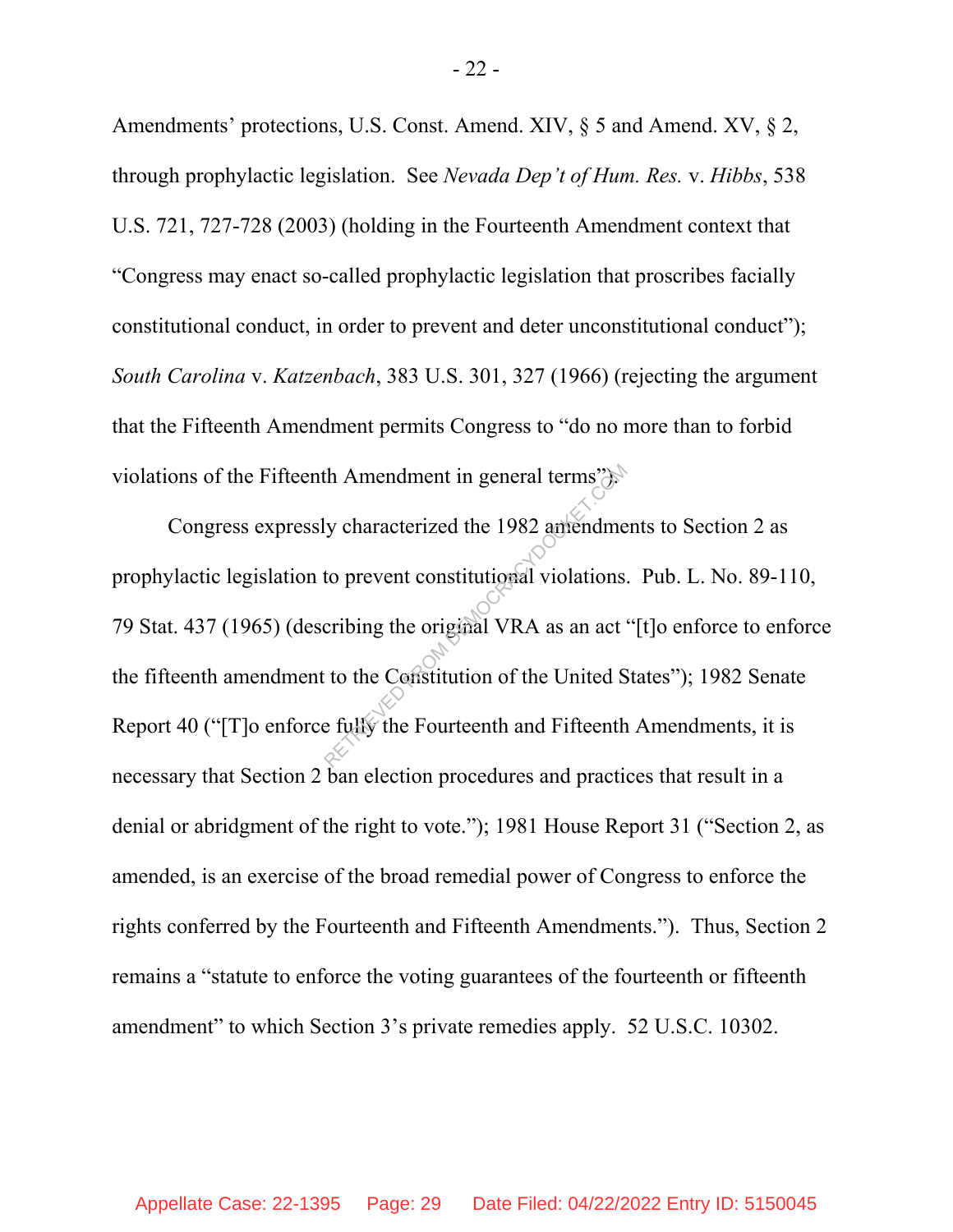**Section 14(e)** bears on the question presented in ways similar to Section 3. It provides:

In any action or proceeding to enforce the voting guarantees of the fourteenth or fifteenth amendment, the court, in its discretion, may allow the prevailing party, *other than the United States*, a reasonable attorney's fee.

52 U.S.C. 10310(e) (emphasis added). Like Section 3, Section 14(e) reflects Congress's understanding that private plaintiffs can bring claims under the VRA's substantive provisions—including Section 2. Congress added Section 14(e) to the statute in 1975, well aware of *Allen*'s holding. Pub. L. No. 94-73, § 402, 89 Stat. 404; see also 1981 House Report 32 (stating that if private plaintiffs prevail under Section 2, "they are entitled to attorneys' fees under [Section 14(e)] and [42 U.S.C.] 1988"); 1975 Senate Report 40 (finding "appropriate" the award of "attorneys' fees to a prevailing party in suits to enforce the voting guarantees of the Fourteenth and Fifteenth amendments, *and statutes enacted under those amendments*" because "Congress depends heavily on private citizens to enforce the fundamental rights involved" (emphasis added)). are of *Allen'*s holding. Pub. L<sub>K</sub> No.<br>
e Report 32 (stating that if private public of the state of the state of Senate Report 40 (finding "approvailing party in suits to enforce the

The district court dismissed Section 14(e) for the same reasons that it disregarded Section 3: The provision applies only in "proceeding[s] to enforce the voting guarantees of the fourteenth or fifteenth amendment," which the court did not view as including Section 2 claims. Add. 23-24 (quoting 52 U.S.C. 10310(e)). That reasoning is just as flawed with respect to Section 14(e) as it is with respect to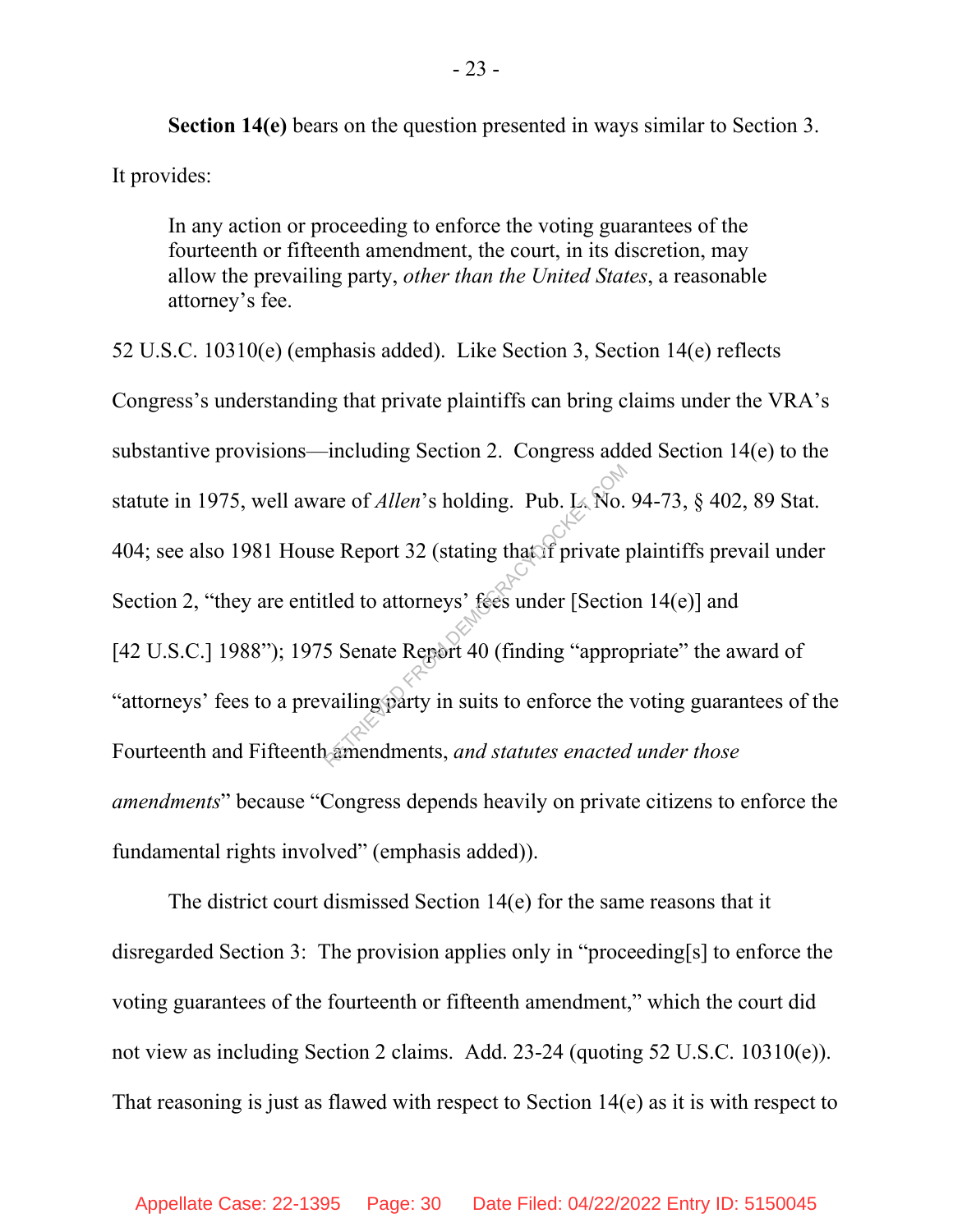Section 3. In addition, the court suggested at the preliminary-injunction hearing that the term "prevailing party" in Section 14(e) might refer solely to prevailing defendant States and therefore does not encompass private plaintiffs. Tr., Vol. V, 1161. That suggestion betrays a fundamental misunderstanding of fee-shifting provisions that are commonplace in civil-rights statutes.

"[P]revailing party" is a "legal term of art" with which Congress was intimately familiar in 1975. *Buckhannon Bd. & Care Home, Inc.* v. *West Va. Dep't of Health & Hum. Res.*, 532 U.S. 598, 602-603 (2001) (specifically listing Section 14(e) of the VRA as an example of the term's technical use).The Supreme Court construed a nearly identical provision in Title II of the Civil Rights Act of 1964, 42 U.S.C. 2000a-3(b), as allowing private plaintiffs to recover attorney's fees whenever they secure a legal victory. *Newman* v. *Piggie Park Enters., Inc.*, 390 U.S. 400, 401-402 (1968) (per curiam). As the Court explained, Title II suits are "private in form only," and when a private plaintiff sues under that statute, "he does so not for himself alone but also as a 'private attorney general.'" *Ibid.* (citations omitted). For that reason, the Court construed the term "prevailing party" broadly "to encourage individuals injured by racial discrimination to seek judicial relief" because "[i]f successful plaintiffs were routinely forced to bear their own attorneys' fees, few aggrieved parties would be in a position to advance the public interest by invoking the injunctive powers of the federal courts." *Ibid.* 532 U.S. 598, 602-603 (2001) (speed example of the term's technical use<br>ical provision in Title  $\hat{H}$  of the Civi<br>is allowing private plaintiffs to recover legal victory. Newman v. Piggie Pa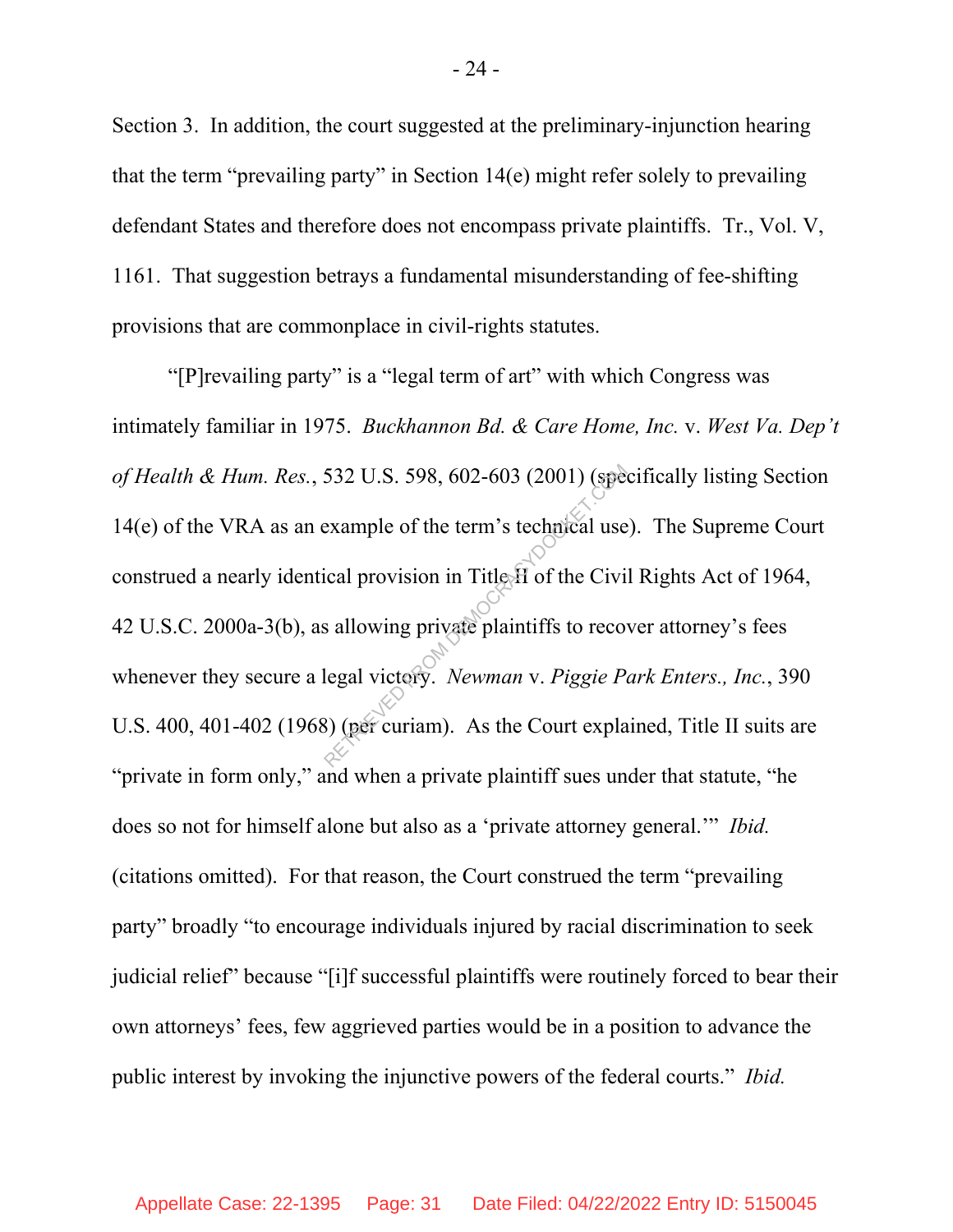When Congress inserted the term "prevailing party" into Section 14, it therefore did so with the plain understanding that that term is tailored to statutes like Section 2—that allow private plaintiffs to sue as private attorneys general. *Shelby Cnty.* v. *Lynch*, 799 F.3d 1173, 1185 (D.C. Cir. 2015) ("Congress intended for courts to award fees under the VRA, pursuant to the *Piggie Park* standard, when prevailing parties help[] secure compliance with the statute."), cert. denied, 577 U.S. 1119 (2016); accord *Donnell* v. *United States*, 682 F.2d 240, 245 (D.C. Cir. 1982), cert. denied, 459 U.S. 1204 (1983).

Collectively, Sections 12(f), 3 and 14(e) of the VRA evince Congress's intent to provide a private remedy to enforce Section 2's rights-creating language.

*D. In The Alternative, Private Plaintiffs Can Enforce The Rights Conferred By Section 2 Through Section 1983*

Even if the VRA did not evince Congress's intent to create a private remedy to enforce Section 2—and it does—the statute would be presumptively enforceable against the defendants here through Section 1983, the general remedy that Congress has provided for private plaintiffs to redress violations of federal rights committed by state actors. See 42 U.S.C. 1983; *Maine* v. *Thiboutot*, 448 U.S. 1, 4 (1980) (holding that "the plain language" of Section 1983 "undoubtedly embraces" suits by private plaintiffs to enforce federal statutory rights). 459 U.S. 1204 (1983).<br>
ions 12(f), 3 and 14(e) of the VRA<br>
te remedy to enforce Section 2's rig<br>
p. Private Plaintiffs Can Enforce The<br>
i Section 1983<br>
did not evince Congress's intent to<br>
akit does—the statute would be p

In *Gonzaga University* v. *Doe*, 536 U.S. 273 (2002), the Supreme Court set forth the test that governs whether private plaintiffs can enforce a federal statute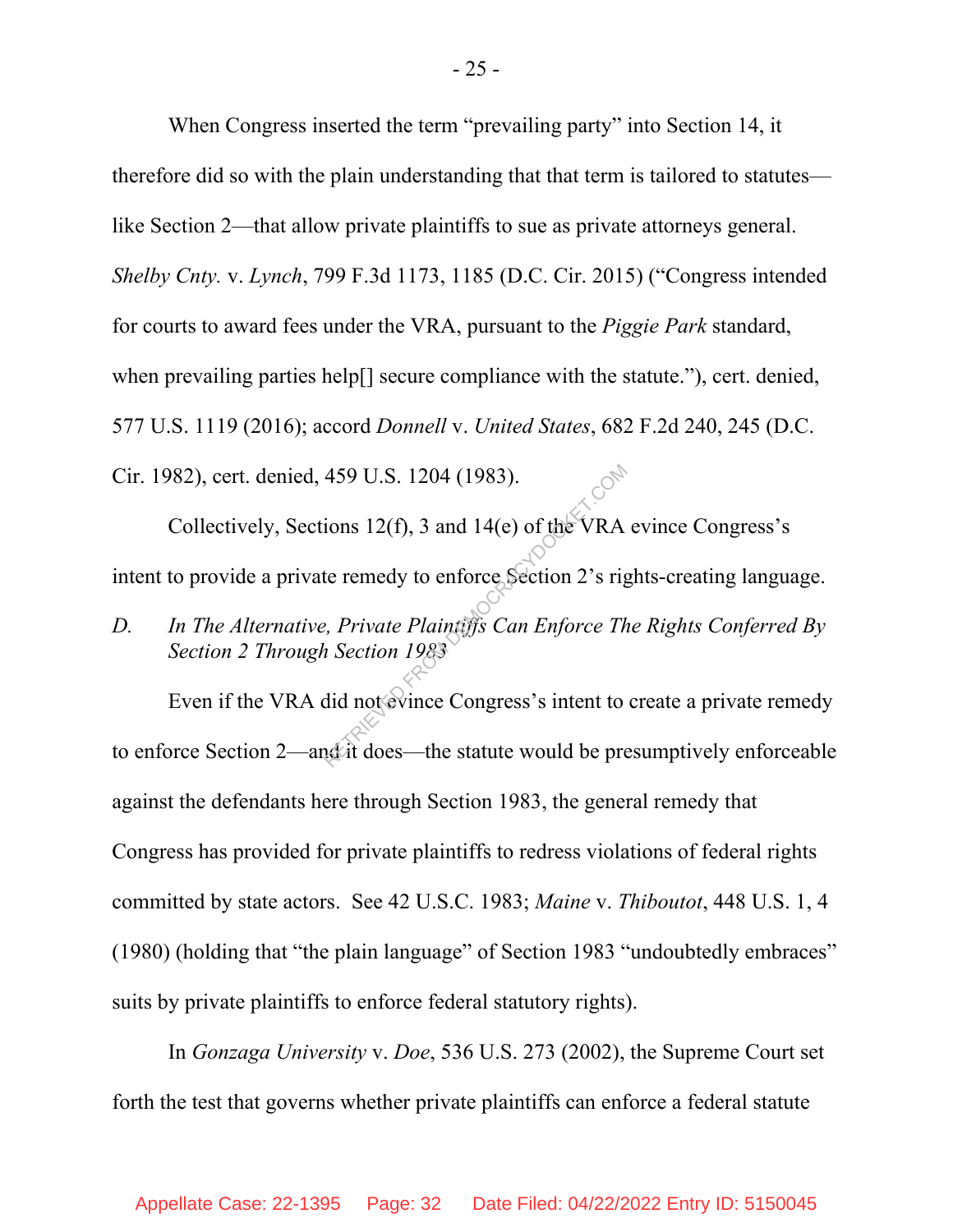through Section 1983. First, a court must "determine whether Congress *intended to create a federal right*" in the statute that a plaintiff seeks to enforce. *Id.* at 283. That analysis "is no different from the initial inquiry in an implied right of action case." *Id.* at 285. But once a court determines a federal right exists, that "right is presumptively enforceable by  $\S$  1983," and a plaintiff "do[es] not have the burden of showing an intent to create a private remedy because § 1983 generally supplies a remedy for the vindication of rights secured by federal statutes." *Id.* at 284.

Although defendants can rebut the presumption that a federal right is enforceable through Section 1983, they can do so only by "demonstrat[ing] that Congress shut the door to private enforcement either [1] expressly, through specific evidence from the statute itself<sup>2</sup> or "[2] impliedly, by creating a *comprehensive enforcement scheme* that is *incompatible with individual enforcement under § 1983*." *Gonzaga*, 536 U.S. at 284 n.4 (emphases added; citations and internal quotation marks omitted). Specifically, a defendant could rebut the presumption by showing that Congress provided "a more restrictive *private remedy*" for violation of the relevant statute. *City of Rancho Palos Verdes*  v. *Abrams*, 544 U.S. 113, 121 (2005) (emphasis added). That showing is rare indeed. Even an express private remedy does not "conclusively" foreclose the possibility that Congress meant such a remedy "to complement, rather than supplant § 1983." *Id.* at 122. nts can rebut the presumption that<br>tion 1983, they can do so only by "<br>o private enforcement either [1] ex<br>he statute itself or "[2] impliedly,<br>tent scheme that is incompatible with<br>83. *Conzaga*, 536 U.S. at 284 n.4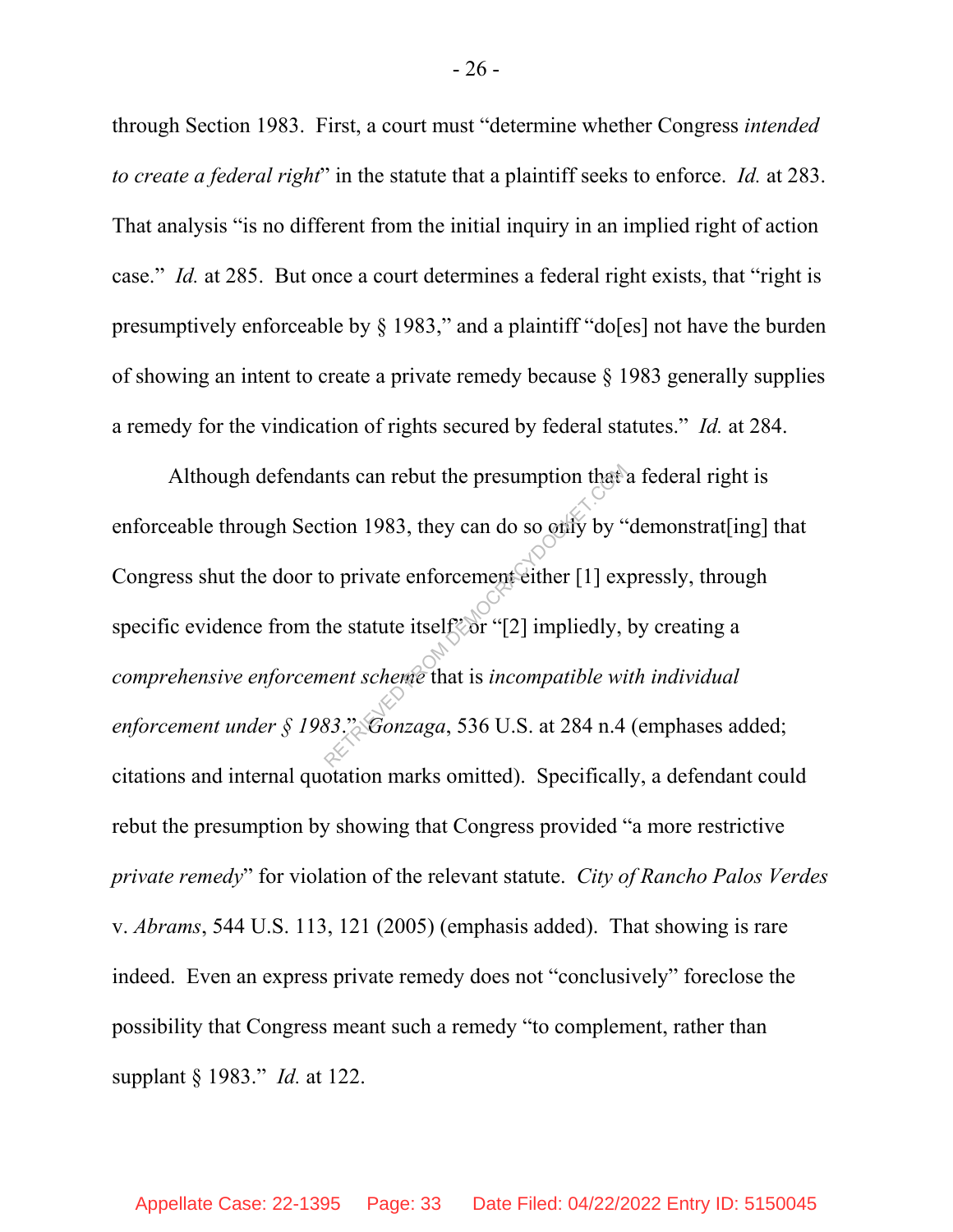Section 2 unquestionably is a rights-creating statute. See pp. 15-16, *supra*. Defendants therefore bear the burden to rebut the presumption that Section 2 is enforceable through Section 1983. *Gonzaga*, 536 U.S. at 284.Congress clearly did not "shut the door to private enforcement" of Section 2, *id.* at 284 n.4, because "there is certainly no specific exclusion of private actions" in the VRA, *Allen*, 393 U.S. at 555 n.18. Cf. *Schwier* v. *Cox*, 340 F.3d 1284, 1297 (11th Cir. 2003) (holding that a voting provision of the Civil Rights Act of 1964, 52 U.S.C. 10101, is enforceable by private plaintiffs through Section 1983). Although the VRA plainly also permits the United States to enforce Section 2, the statute provides no explicit "private judicial remedy," much less a "more restrictive" one than Section 1983. *Abrams*, 544 U.S. at 121. Section 2's *public* remedies do not constitute "a comprehensive enforcement scheme" and are "[]compatible with individual enforcement under § 1983," *Gonzaga*, 536 U.S. at 284 n.4. The outsized role of private lawsuits in enforcing Section 2 also demonstrates that private enforcement "complement[s]" public enforcement of the statute. *Abrams*, 544 U.S. at 122; see also Katz et al., *supra*. Plaintiffs through Section 1983).<br>United States to enforce Section 2,<br>remedy," much less a more restriction.<br>at 121. Section 2's *public* remedi-<br>nent scheme" and are "[leompatible<br>83," *Gonzaga*, 536 U.S. at 284 n.4.

Accordingly, Section 2 is enforceable under Section 1983 if this Court concludes—contrary to the weight of authority—that no Section-2 specific implied private right of action exists to enforce the statute. The district court was incorrect to dismiss this case for the reasons already explained, but it further erred when it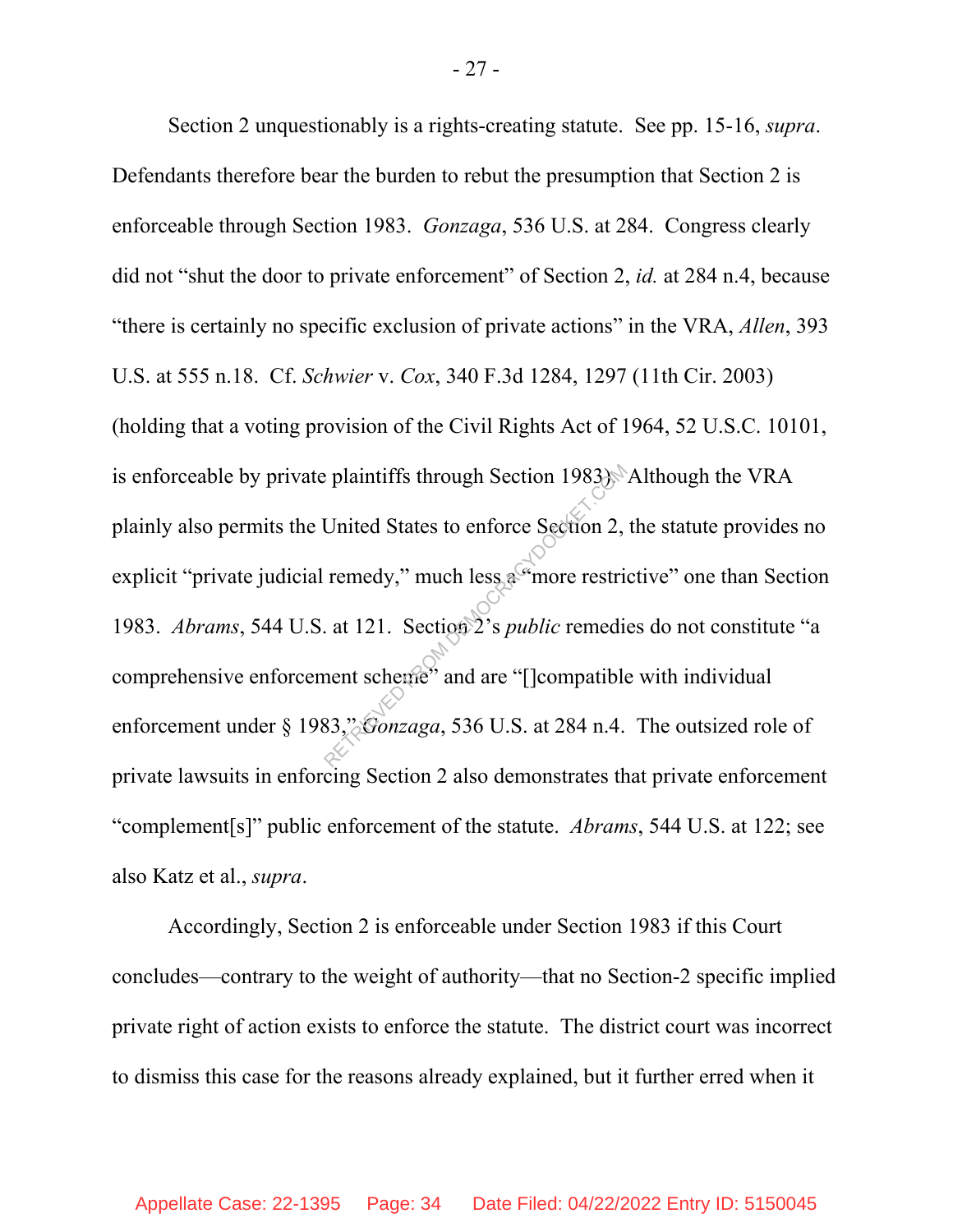deprived plaintiffs of the opportunity to amend their complaint to invoke Section 1983.

RECTRIEVED FROM DEMOCRACYDOCKET.COM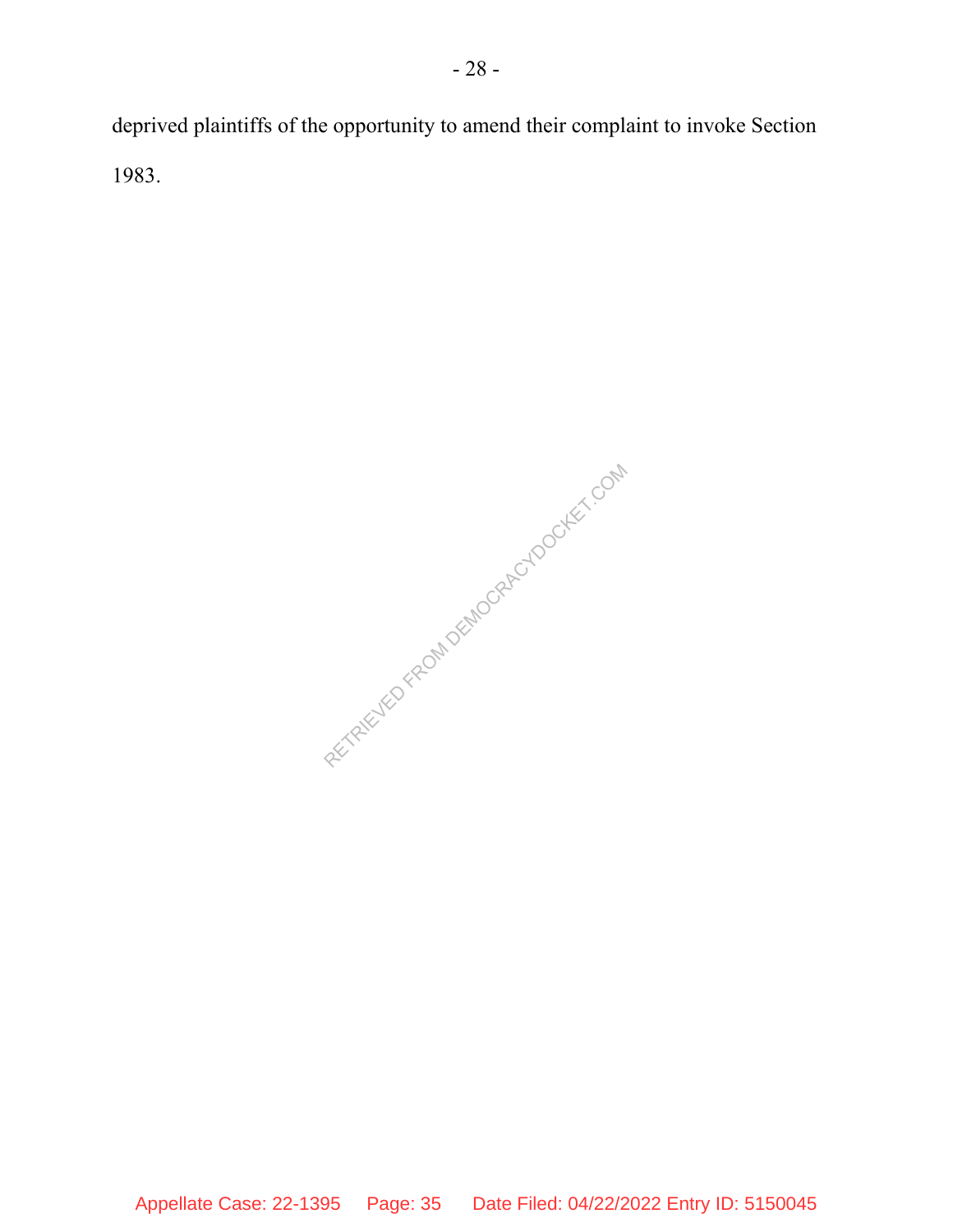### **CONCLUSION**

This Court should reverse the judgment and remand the case to the district court for further proceedings.

Respectfully submitted,

KRISTEN CLARKE Assistant Attorney General

s/ Jonathan L. Backer ERIN H. FLYNN JONATHAN L. BACKER Attorneys Department of Justice Civil Rights Division Appellate Section Ben Franklin Station P.O. Box 14403 Washington, D.C. 20044-4403 (202) 532-3528 Jonathan.Backer@usdoj.gov RETRIEVED FROM DEMOCRA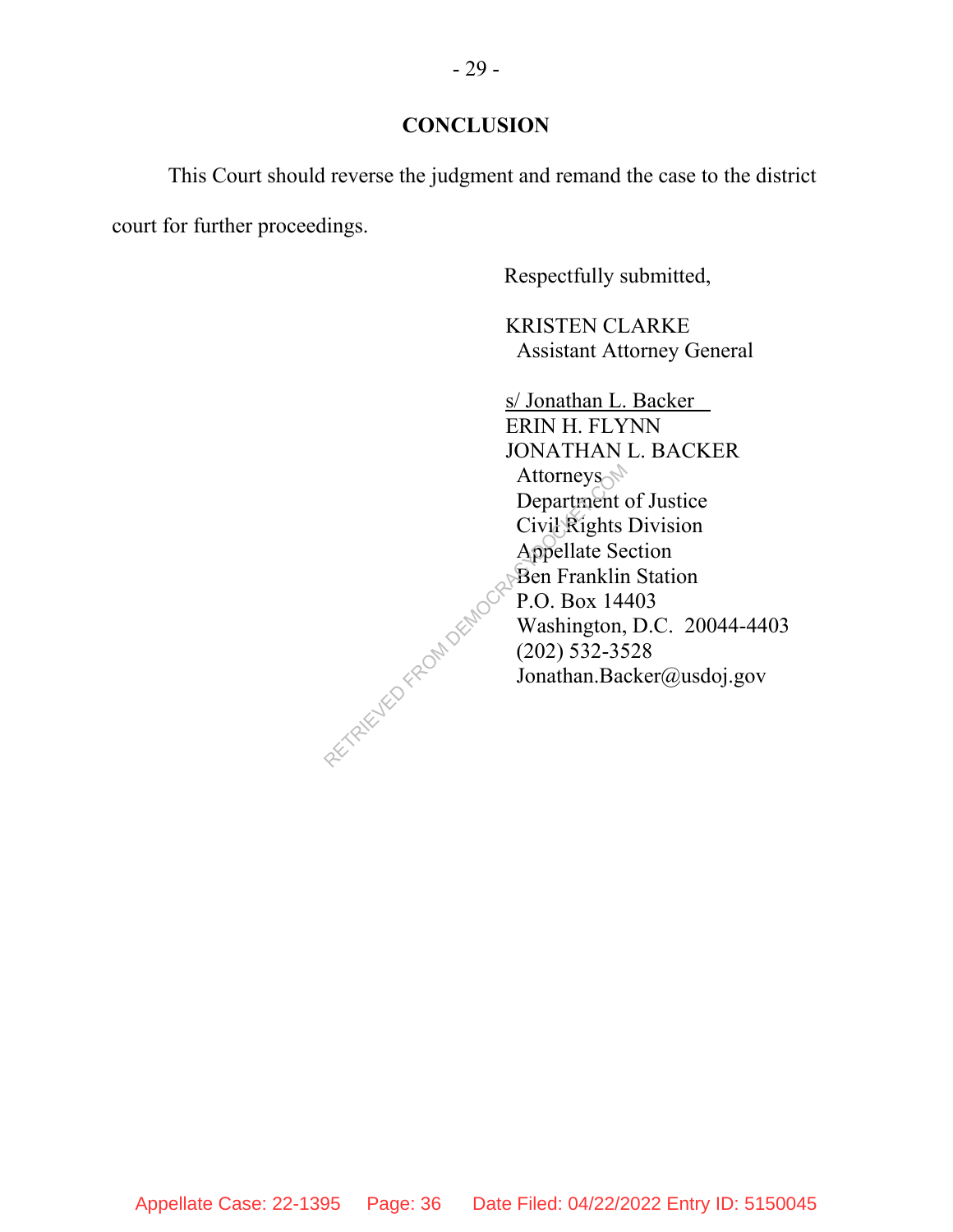#### **CERTIFICATE OF COMPLIANCE**

I certify that the foregoing BRIEF OF THE UNITED STATES AS AMICUS CURIAE IN SUPPORT OF PLAINTIFFS-APPELLANTS AND URGING REVERSAL:

(1) complies with the type-volume limitation of Federal Rule of Appellate Procedure 29(a)(5) because it contains 6451 words, excluding the parts of the brief exempted by Federal Rule of Appellate Procedure 32(f); and

(2) complies with the typeface requirements of Federal Rule of Appellate Procedure 32(a)(5) and the type-style requirements of Federal Rule of Appellate Procedure 32(a)(6) because it was prepared using Microsoft Office Word in a proportionally spaced typeface (Times New Roman) in 14-point font. The type-style requirements of Federative type-style requirements of Federative is was prepared using Microsoft<br>peface (Times New Roman) in 14-<br>a Local Rufe 28A(h)(2) because the<br>with the most recent version of W

(3) complies with Local Rule  $28A(h)(2)$  because the ECF submission has been scanned for viruses with the most recent version of Windows Defender (Version1.2.3412.0) and is virus-free according to that program.

> s/ Jonathan L. Backer JONATHAN L. BACKER Attorney

Date: April 22, 2022